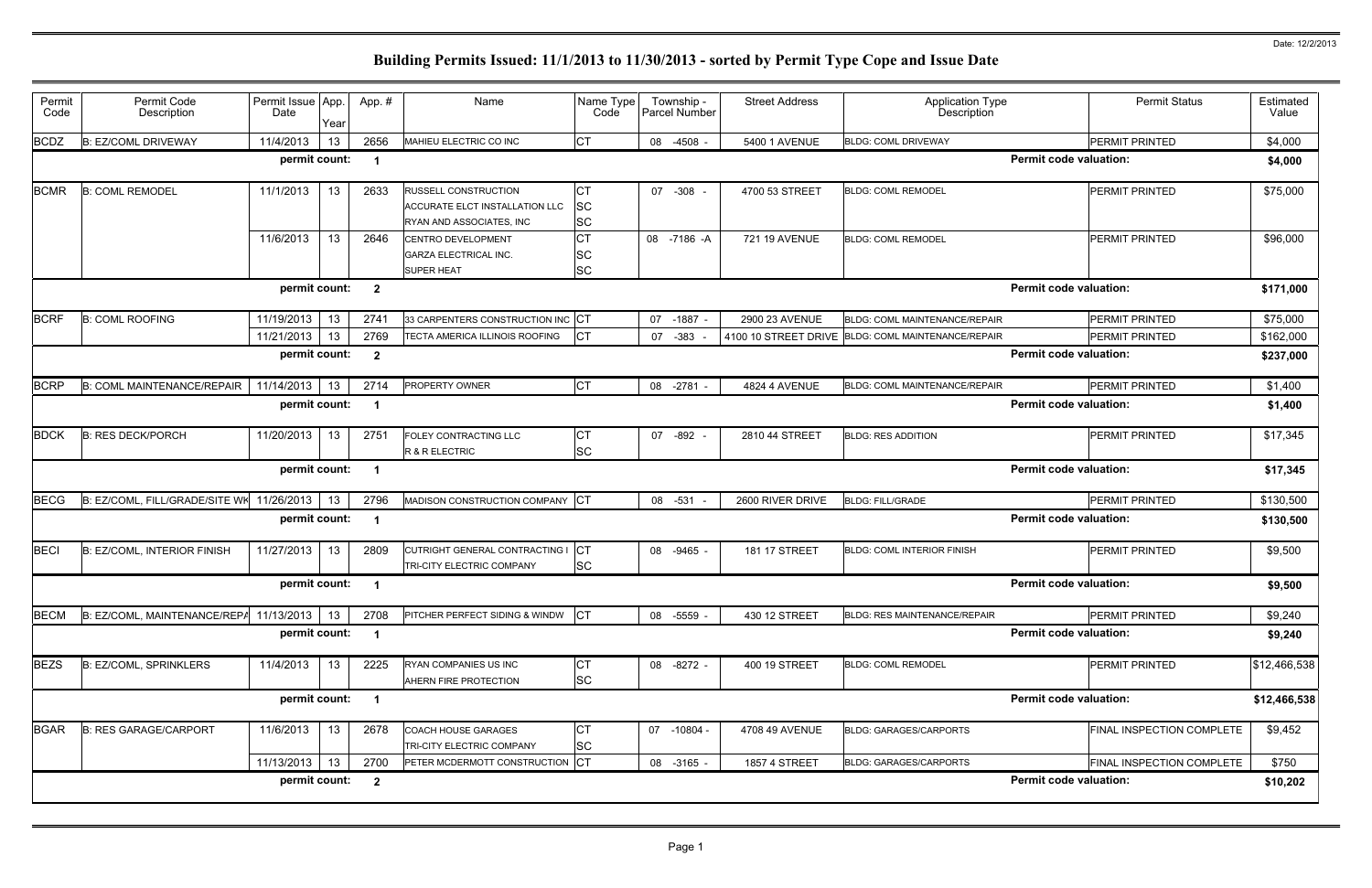| Permit<br>Code | Permit Code<br>Description       | Permit Issue App.<br>Date | Year | App. # | Name                              | Name Type<br>Code | Township -<br>Parcel Number | <b>Street Address</b> | <b>Application Type</b><br>Description | <b>Permit Status</b>  | Estimated<br>Value |
|----------------|----------------------------------|---------------------------|------|--------|-----------------------------------|-------------------|-----------------------------|-----------------------|----------------------------------------|-----------------------|--------------------|
| <b>BMAR</b>    | <b>B: RES MAINTENANCE/REPAIR</b> | 11/1/2013                 | 13   | 2642   | EB GENERAL CONTRACTING            | CТ                | 08 -4120                    | 1718 13 AVENUE        | <b>BLDG: RES MAINTENANCE/REPAIR</b>    | PERMIT PRINTED        | \$1,680            |
|                |                                  | 11/1/2013                 | 13   | 2638   | QC GENERAL, INC                   | СT                | 08 -6054                    | 1573 31 AVENUE        | <b>BLDG: RES MAINTENANCE/REPAIR</b>    | PERMIT PRINTED        | \$11,955           |
|                |                                  | 11/1/2013                 | 13   | 2641   | EB GENERAL CONTRACTING            | СT                | 08 -8721                    | 1702 27 AVENUE        | <b>BLDG: RES MAINTENANCE/REPAIR</b>    | PERMIT PRINTED        | \$6,050            |
|                |                                  | 11/7/2013                 | 13   | 2685   | CALDERON CONSTRUCTION LLC         | СT                | 08 -6135                    | 1460 25 AVENUE        | <b>BLDG: RES MAINTENANCE/REPAIR</b>    | PERMIT PRINTED        | \$1,400            |
|                |                                  | 11/21/2013                | 13   | 2764   | LANDEROS AND SONS CONSTRUCTION CT |                   | 08 -4737                    | 1228 14 STREET        | <b>BLDG: RES MAINTENANCE/REPAIR</b>    | PERMIT PRINTED        | \$9,925            |
|                |                                  | 11/21/2013                | 13   | 2765   | LANDEROS AND SONS CONSTRUCTION CT |                   | 08 -674                     | 1160 26 STREET        | <b>BLDG: RES MAINTENANCE/REPAIR</b>    | PERMIT PRINTED        | \$3,450            |
|                |                                  | 11/21/2013                | 13   | 2766   | LANDEROS AND SONS CONSTRUCTIONCT  |                   | 08 -7124                    | 846 16 AVENUE         | <b>BLDG: RES MAINTENANCE/REPAIR</b>    | PERMIT PRINTED        | \$7,300            |
|                |                                  | 11/22/2013                | 13   | 2773   | HANELL COMPANY, DANIEL L          | <b>CT</b>         | $-10752$<br>07              | 3432 52 STREET        | <b>BLDG: RES MAINTENANCE/REPAIR</b>    | PERMIT PRINTED        | \$3,202            |
|                |                                  | 11/22/2013                | 13   | 2775   | HANELL COMPANY, DANIEL L          | СT                | 07<br>-7610                 | 3015 TUDOR COURT      | <b>BLDG: RES MAINTENANCE/REPAIR</b>    | PERMIT PRINTED        | \$8,688            |
|                |                                  | 11/26/2013                | 13   | 2794   | <b>NELSON BUILDERS</b>            | СT                | $-232 - 1$<br>07            | 5625 34 AVENUE        | <b>BLDG: RES MAINTENANCE/REPAIR</b>    | PERMIT PRINTED        | \$2,500            |
|                |                                  | 11/26/2013                | 13   | 2793   | <b>NELSON BUILDERS</b>            | IСТ               | $08 - 6146$                 | 2526 14 STREET        | <b>BLDG: RES MAINTENANCE/REPAIR</b>    | PERMIT PRINTED        | \$600              |
|                |                                  | permit count:             |      | $-11$  |                                   |                   |                             |                       | <b>Permit code valuation:</b>          |                       | \$56,750           |
| <b>BRI</b>     | <b>B: RES INVESTIGATION</b>      | 11/4/2013                 | 13   | 2651   | <b>PROPERTY OWNER</b>             | СT                | 07 -5001                    | 4010 26 STREET        | <b>INVESTIGATION</b>                   | PERMIT PRINTED        | \$0                |
|                |                                  | 11/5/2013                 | 13   | 2663   | <b>BLAZE RESTORATION INC</b>      |                   | -660 -6<br>07               | 3339 41 STREET        | <b>INVESTIGATION</b>                   | PERMIT PRINTED        | \$0                |
|                |                                  | 11/21/2013                | 13   | 2768   | <b>PROPERTY OWNER</b>             | <b>CT</b>         | 08 -2650                    | 4334 RIVER DRIVE      | <b>INVESTIGATION</b>                   | PERMIT PRINTED        | \$0                |
|                |                                  | permit count:             |      | -3     |                                   |                   |                             |                       | <b>Permit code valuation:</b>          |                       | \$0                |
| <b>BRML</b>    | <b>B: RES REMODEL</b>            | 11/25/2013                | 13   | 2785   | <b>PROPERTY OWNER</b>             | IСТ               | 07 -14769                   | 3507 72 STREET        | <b>BLDG: RES REMODEL</b>               | PERMIT PRINTED        | \$7,000            |
|                |                                  |                           |      |        | <b>PROPERTY OWNER</b>             | <b>SC</b>         |                             |                       |                                        |                       |                    |
|                |                                  | permit count:             |      |        |                                   |                   |                             |                       | <b>Permit code valuation:</b>          |                       | \$7,000            |
| <b>BRRF</b>    | <b>B: RES ROOFING</b>            | 11/1/2013                 | 13   | 2634   | <b>BATES ROOFING</b>              | СT                | 07 -10219 -                 | 4709 19 AVENUE        | <b>BLDG: RES MAINTENANCE/REPAIR</b>    | PERMIT PRINTED        | \$4,220            |
|                |                                  | 11/1/2013                 | 13   | 2636   | RIDDELL ROOFING INC               | СT                | 07 -11461                   | 3418 60 STREET        | <b>BLDG: RES MAINTENANCE/REPAIR</b>    | PERMIT PRINTED        | \$4,990            |
|                |                                  | 11/1/2013                 | 13   | 2632   | <b>VERN'S HOME IMPROVEMENT</b>    | IСТ               | -9752<br>07                 | 4517 49 STREET COURT  | <b>BLDG: RES MAINTENANCE/REPAIR</b>    | PERMIT PRINTED        | \$5,000            |
|                |                                  | 11/1/2013                 | 13   | 2630   | <b>VERN'S HOME IMPROVEMENT</b>    | СT                | -4792<br>08                 | 1105 10 STREET        | BLDG: RES MAINTENANCE/REPAIR           | PERMIT PRINTED        | \$8,400            |
|                |                                  | 11/1/2013                 | 13   | 2639   | MOELLER CONSTRUCTION              | СT                | 08 -5215                    | <b>1209 4 STREET</b>  | <b>BLDG: RES MAINTENANCE/REPAIR</b>    | PERMIT PRINTED        | \$7,890            |
|                |                                  | 11/1/2013                 | 13   | 2638   | QC GENERAL, INC                   | ∣∪⊺               | 08 -6054 -                  | 1573 31 AVENUE        | BLDG: RES MAINTENANCE/REPAIR           | PERMIT PRINTED        | \$11,955           |
|                |                                  | 11/1/2013                 | 13   | 2628   | <b>VERN'S HOME IMPROVEMENT</b>    | CT                | 08 -6184 -                  | 4121 8 AVENUE         | <b>BLDG: RES MAINTENANCE/REPAIR</b>    | <b>PERMIT PRINTED</b> | \$8,800            |
|                |                                  | 11/1/2013                 | 13   | 2629   | <b>VERN'S HOME IMPROVEMENT</b>    | СT                | 08 -7554                    | 2109 16 STREET        | <b>BLDG: RES MAINTENANCE/REPAIR</b>    | PERMIT PRINTED        | \$5,100            |
|                |                                  | 11/1/2013                 | 13   | 2631   | <b>VERN'S HOME IMPROVEMENT</b>    | СT                | 08 -7557 -                  | 2121 16 STREET        | <b>BLDG: RES MAINTENANCE/REPAIR</b>    | PERMIT PRINTED        | \$8,420            |
|                |                                  | 11/1/2013                 | 13   | 2635   | <b>VERN'S HOME IMPROVEMENT</b>    | СT                | 08 -8027                    | 1406 12 STREET        | <b>BLDG: RES MAINTENANCE/REPAIR</b>    | PERMIT PRINTED        | \$9,420            |
|                |                                  | 11/1/2013                 | 13   | 2645   | LOMMELL MICHAEL                   |                   | 08 -8086 -                  | 2743 12 AVENUE        | <b>BLDG: RES MAINTENANCE/REPAIR</b>    | <b>PERMIT PRINTED</b> | \$9,500            |
|                |                                  | 11/1/2013                 | 13   | 2640   | 33 CARPENTERS CONSTRUCTION INC CT |                   | 08 -8750 -                  | 3220 9 STREET         | <b>BLDG: RES MAINTENANCE/REPAIR</b>    | PERMIT PRINTED        | \$8,450            |
|                |                                  | 11/4/2013                 | 13   | 2650   | ACKERLAND CONSTRUCTION, JOSHUACT  |                   | 07 -13331                   | 4 WILDWOOD DRIVE      | <b>BLDG: RES MAINTENANCE/REPAIR</b>    | PERMIT PRINTED        | \$7,870            |
|                |                                  | 11/4/2013                 | 13   | 2649   | ACKERLAND CONSTRUCTION, JOSHUACT  |                   | $08 - 4435$                 | <b>2520 19 AVENUE</b> | <b>BLDG: RES MAINTENANCE/REPAIR</b>    | PERMIT PRINTED        | \$5,205            |
|                |                                  | 11/4/2013                 | 13   | 2653   | LANDEROS AND SONS CONSTRUCTIONCT  |                   | 08 -6135 -                  | 1460 25 AVENUE        | <b>BLDG: RES MAINTENANCE/REPAIR</b>    | PERMIT PRINTED        | \$11,500           |
|                |                                  | 11/4/2013                 | 13   | 2654   | MESSING CONSTRUCTION COMPANY ICT  |                   | 08 -7461 -                  | 2017 13 STREET        | <b>BLDG: RES MAINTENANCE/REPAIR</b>    | <b>PERMIT PRINTED</b> | \$6,560            |
|                |                                  | 11/5/2013                 | 13   | 2674   | GREEN VALLEY CONSTRUCTION INC.    | IСT               | $07 - 1305$                 | 2329 33 STREET        | <b>BLDG: RES MAINTENANCE/REPAIR</b>    | PERMIT PRINTED        | \$9,500            |
|                |                                  | 11/5/2013                 | 13   | 2660   | <b>LOMMELL MICHAEL</b>            | <b>CT</b>         | 07 -2166 -                  | 2723 24 AVENUE        | <b>BLDG: RES MAINTENANCE/REPAIR</b>    | PERMIT PRINTED        | \$7,200            |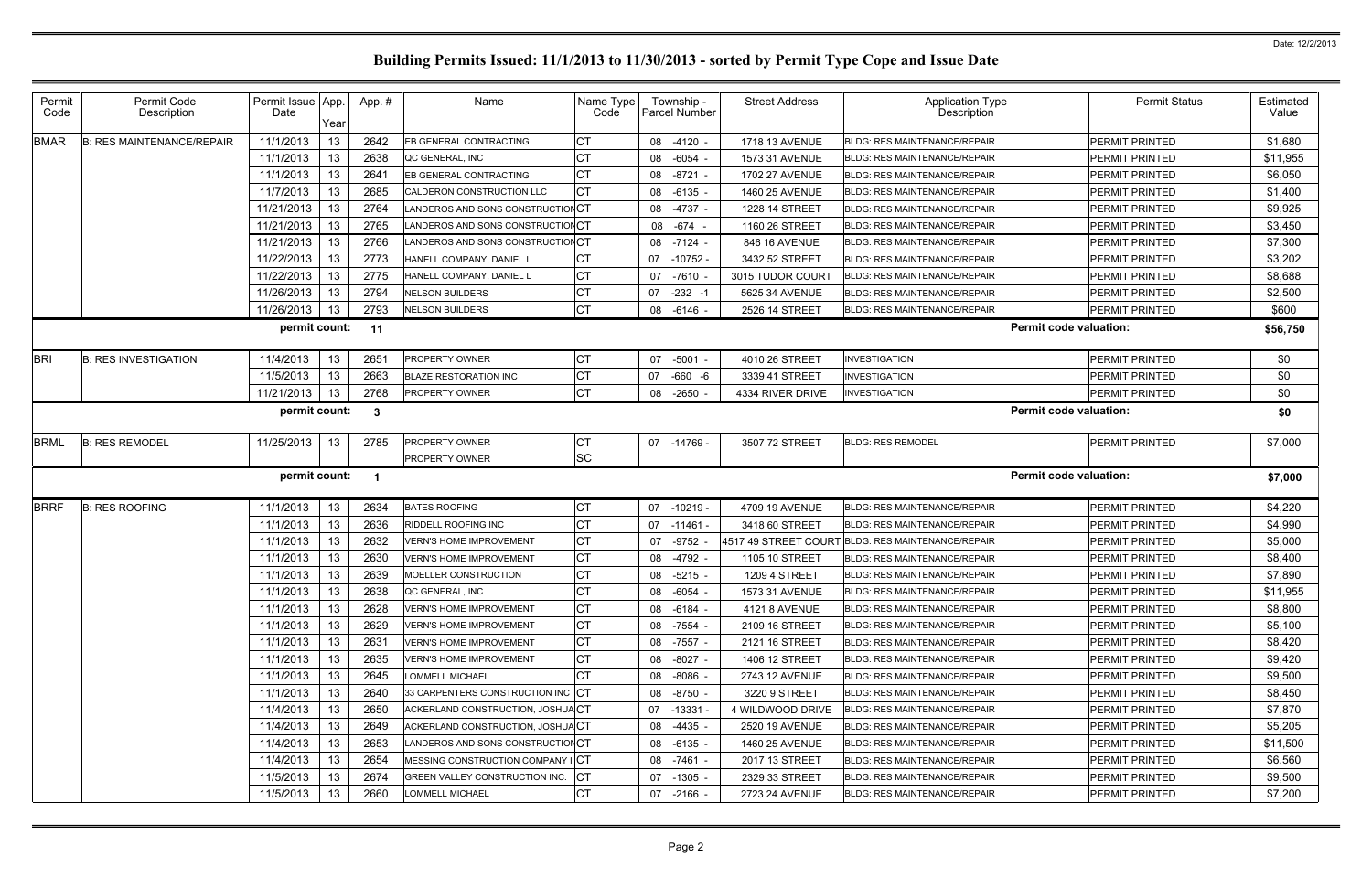| Permit<br>Code | Permit Code<br>Description | Permit Issue App.<br>Date | Year | App.# | Name                                                          | Name Type<br>Code | Township -<br>Parcel Number | <b>Street Address</b> | Application Type<br>Description                   | <b>Permit Status</b>             | <b>Estimated</b><br>Value |
|----------------|----------------------------|---------------------------|------|-------|---------------------------------------------------------------|-------------------|-----------------------------|-----------------------|---------------------------------------------------|----------------------------------|---------------------------|
| <b>BRRF</b>    | <b>B: RES ROOFING</b>      | 11/5/2013                 | 13   | 2661  | LOMMELL MICHAEL                                               | CТ                | 08 -3700 -                  | 902 27 STREET         | <b>BLDG: RES MAINTENANCE/REPAIR</b>               | <b>PERMIT PRINTED</b>            | \$6,000                   |
|                |                            | 11/5/2013                 | 13   | 2662  | LOMMELL MICHAEL                                               | СT                | -3700<br>08                 | 904 27 STREET         | <b>BLDG: RES MAINTENANCE/REPAIR</b>               | <b>PERMIT PRINTED</b>            | \$6,000                   |
|                |                            | 11/5/2013                 | 13   | 2673  | GREEN VALLEY CONSTRUCTION INC.                                | СT                | 08<br>-4895                 | 1014 13 AVENUE        | <b>BLDG: RES MAINTENANCE/REPAIR</b>               | <b>PERMIT PRINTED</b>            | \$14,000                  |
|                |                            | 11/6/2013                 | 13   | 2677  | <b>BATES ROOFING</b>                                          | СT                | -5587<br>07                 | 4320 23 AVENUE        | <b>BLDG: RES MAINTENANCE/REPAIR</b>               | PERMIT PRINTED                   | \$2,325                   |
|                |                            | 11/6/2013                 | 13   | 2676  | ADVANCED CONST & IMPROVEMENT                                  | СT                | 08 -7990                    | 808 17 STREET         | <b>BLDG: RES MAINTENANCE/REPAIR</b>               | <b>PERMIT PRINTED</b>            | \$6,000                   |
|                |                            | 11/7/2013                 | 13   | 2682  | MESSING CONSTRUCTION COMPANY ICT                              |                   | 07 -1807                    | 1615 34 STREET        | <b>BLDG: RES MAINTENANCE/REPAIR</b>               | <b>PERMIT PRINTED</b>            | \$2,395                   |
|                |                            | 11/7/2013                 | 13   | 2680  | VERN'S HOME IMPROVEMENT                                       | СT                | 07 -6727                    | 3724 11 AVENUE        | BLDG: RES MAINTENANCE/REPAIR                      | <b>PERMIT PRINTED</b>            | \$4,420                   |
|                |                            | 11/7/2013                 | 13   | 2683  | IOSSI CONSTRUCTION                                            | СT                | -9820<br>07                 | 3815 15 STREET D      | <b>BLDG: RES MAINTENANCE/REPAIR</b>               | <b>PERMIT PRINTED</b>            | \$6,240                   |
|                |                            | 11/7/2013                 | 13   | 2688  | <b>PROPERTY OWNER</b>                                         | СT                | 08 -3221                    | <b>1626 2 STREET</b>  | <b>BLDG: RES MAINTENANCE/REPAIR</b>               | <b>PERMIT PRINTED</b>            | \$3,080                   |
|                |                            | 11/7/2013                 | 13   | 2686  | PRODUCTION SERVICES OF THE Q.C                                | СT                | 08<br>-4486                 | <b>173 15 AVENUE</b>  | <b>BLDG: RES MAINTENANCE/REPAIR</b>               | PERMIT PRINTED                   | \$4,100                   |
|                |                            | 11/7/2013                 | 13   | 2687  | <b>PROPERTY OWNER</b>                                         | СT                | 08 -6148                    | 1409 26 AVENUE        | <b>BLDG: RES MAINTENANCE/REPAIR</b>               | <b>PERMIT PRINTED</b>            | \$1,320                   |
|                |                            | 11/7/2013                 | 13   | 2681  | MOELLER CONSTRUCTION                                          | СT                | -664<br>08                  | 1188 26 STREET        | <b>BLDG: RES MAINTENANCE/REPAIR</b>               | PERMIT PRINTED                   | \$2,860                   |
|                |                            | 11/7/2013                 | 13   | 2684  | CALDERON CONSTRUCTION LLC<br>LANDEROS AND SONS CONSTRUCTIONSC | СT                | 08<br>-909                  | 157 6 AVENUE          | <b>BLDG: RES MAINTENANCE/REPAIR</b>               | <b>PERMIT PRINTED</b>            | \$1,100                   |
|                |                            | 11/12/2013                | 13   | 2697  | <b>BATES ROOFING</b>                                          |                   | -2988<br>08                 | 617 24 STREET         | <b>BLDG: RES MAINTENANCE/REPAIR</b>               | <b>PERMIT PRINTED</b>            | \$7,135                   |
|                |                            | 11/12/2013                | 13   | 2694  | CHRISTENSEN CONSTRUCTION, RUSS CT                             |                   | $-3240$ -<br>08             | <b>412 16 AVENUE</b>  | <b>BLDG: RES MAINTENANCE/REPAIR</b>               | <b>PERMIT PRINTED</b>            | \$4,895                   |
|                |                            | 11/12/2013                | 13   | 2695  | CHRISTENSEN CONSTRUCTION, RUSS CT                             |                   | 08 -8973                    | 2427 3 STREET         | BLDG: RES MAINTENANCE/REPAIR                      | <b>PERMIT PRINTED</b>            | \$7,926                   |
|                |                            | 11/13/2013                | 13   | 2709  | PROPERTY OWNER                                                | CТ                | $-7632$ .<br>07             | 2337 25 STREET        | <b>BLDG: RES MAINTENANCE/REPAIR</b>               | PERMIT PRINTED                   | \$2,400                   |
|                |                            | 11/13/2013                | 13   | 2707  | DURHAM CONSTRUCTION                                           | СT                | 08 -5903 -A                 | 412 8 STREET          | <b>BLDG: RES MAINTENANCE/REPAIR</b>               | <b>PERMIT PRINTED</b>            | \$6,775                   |
|                |                            | 11/14/2013                | 13   | 2711  | <b>RIVERBEND ROOFING LTD</b>                                  | CТ                | $-1814$ -<br>08             | 5215 10 AVENUE        | <b>BLDG: RES MAINTENANCE/REPAIR</b>               | PERMIT PRINTED                   | \$1,730                   |
|                |                            | 11/15/2013                | 13   | 2718  | MOELLER CONSTRUCTION                                          | СT                | -3703<br>08                 | <b>2709 10 AVENUE</b> | <b>BLDG: RES MAINTENANCE/REPAIR</b>               | <b>PERMIT PRINTED</b>            | \$2,780                   |
|                |                            | 11/18/2013                | 13   | 2740  | LOMMELL MICHAEL                                               | СT                | -2332<br>07                 | 2405 30 STREET        | <b>BLDG: RES MAINTENANCE/REPAIR</b>               | <b>PERMIT PRINTED</b>            | \$5,800                   |
|                |                            | 11/18/2013                | 13   | 2734  | <b>PROPERTY OWNER</b>                                         | СT                | $-3096 -2$<br>08            | 3336 3 STREET         | BLDG: RES MAINTENANCE/REPAIR                      | <b>PERMIT PRINTED</b>            | \$2,160                   |
|                |                            | 11/19/2013                | 13   | 2742  | MAINSTREAM HOME IMPROVEMNT INCCT                              |                   | 08<br>$-210$                | <b>175 16 AVENUE</b>  | <b>BLDG: RES MAINTENANCE/REPAIR</b>               | <b>PERMIT PRINTED</b>            | \$7,000                   |
|                |                            | 11/19/2013                | 13   | 2743  | MAINSTREAM HOME IMPROVEMNT INCCT                              |                   | -6985<br>08                 | <b>116 5 AVENUE</b>   | <b>BLDG: RES MAINTENANCE/REPAIR</b>               | <b>PERMIT PRINTED</b>            | \$7,000                   |
|                |                            | 11/19/2013                | 13   | 2744  | MAINSTREAM HOME IMPROVEMNT INCCT                              |                   | -8749 -<br>08               | 3709 9 AVENUE         | <b>BLDG: RES MAINTENANCE/REPAIR</b>               | <b>PERMIT PRINTED</b>            | \$14,000                  |
|                |                            | 11/21/2013                | 13   | 2762  | <b>BATES ROOFING</b>                                          |                   | 07 -7892                    |                       | 2401 29 AVENUE COURT BLDG: RES MAINTENANCE/REPAIR | PERMIT PRINTED                   | \$13,950                  |
|                |                            | 11/21/2013                | 13   | 2761  | ADVANCED CONST & IMPROVEMENT CT                               |                   | 08 -8076 -                  | <b>1133 14 AVENUE</b> | <b>BLDG: RES MAINTENANCE/REPAIR</b>               | <b>PERMIT PRINTED</b>            | \$13,500                  |
|                |                            | 11/21/2013                | 13   | 2763  | <b>RIDDELL ROOFING INC</b>                                    | CТ                | 08 -8297 -                  | 604 19 STREET         | <b>BLDG: RES MAINTENANCE/REPAIR</b>               | PERMIT PRINTED                   | \$21,970                  |
|                |                            | 11/22/2013                | 13   | 2778  | FITZPATRICK'S HOME REMODELING                                 | СT                | 07 -1884                    | 2930 23 AVENUE        | <b>BLDG: RES MAINTENANCE/REPAIR</b>               | PERMIT PRINTED                   | \$7,996                   |
|                |                            | 11/22/2013                | 13   | 2774  | <b>FITZPATRICK'S HOME REMODELING</b>                          | СT                | 08 -3049 -                  | 2307 5 STREET         | <b>BLDG: RES MAINTENANCE/REPAIR</b>               | <b>PERMIT PRINTED</b>            | \$5,405                   |
|                |                            | 11/22/2013                | 13   | 2777  | <b>FITZPATRICK'S HOME REMODELING</b>                          | CТ                | 08 -311 -                   | 1300 32 AVENUE        | <b>BLDG: RES MAINTENANCE/REPAIR</b>               | PERMIT PRINTED                   | \$14,150                  |
|                |                            | 11/25/2013                | 13   | 2782  | WIRTALA CONSTRUCTION INC, PAUL                                | СT                | 07 -6488                    |                       | 3816 10 AVENUE COURT BLDG: RES MAINTENANCE/REPAIR | <b>PERMIT PRINTED</b>            | \$4,500                   |
|                |                            | 11/25/2013                | 13   | 2786  | FITZPATRICK'S HOME REMODELING                                 | СT                | 08 -3011 -                  | <b>2506 4 STREET</b>  | <b>BLDG: RES MAINTENANCE/REPAIR</b>               | PERMIT PRINTED                   | \$7,586                   |
|                |                            | 11/26/2013                | 13   | 2792  | <b>R.A. CONSTRUCTION</b>                                      | CT                | 08 -5303 -1                 | 715 14 STREET         | <b>BLDG: RES MAINTENANCE/REPAIR</b>               | PERMIT PRINTED                   | \$5,000                   |
|                |                            | permit count:             |      | 52    |                                                               |                   |                             |                       | <b>Permit code valuation:</b>                     |                                  | \$363,478                 |
| <b>BRSA</b>    | <b>B: RES ADDITION</b>     | 11/1/2013                 | 13   | 2643  | <b>PROPERTY OWNER</b>                                         | СT                | 08 -311 -                   | 1300 32 AVENUE        | <b>BLDG: RES ADDITION</b>                         | PERMIT PRINTED                   | \$1,800                   |
|                |                            | 11/4/2013                 | 13   | 2652  | MITCHELL CONSTRUCTION, ALBERT                                 | СT                | 07 -5001 -                  | 4010 26 STREET        | <b>BLDG: RES ADDITION</b>                         | <b>FINAL INSPECTION COMPLETE</b> | \$1,500                   |
|                |                            | 11/12/2013                | 13   | 2692  | PROPERTY OWNER                                                | <b>CT</b>         | 07 -10400 -                 | 1217 35 AVENUE        | <b>BLDG: RES ADDITION</b>                         | PERMIT PRINTED                   | \$2,000                   |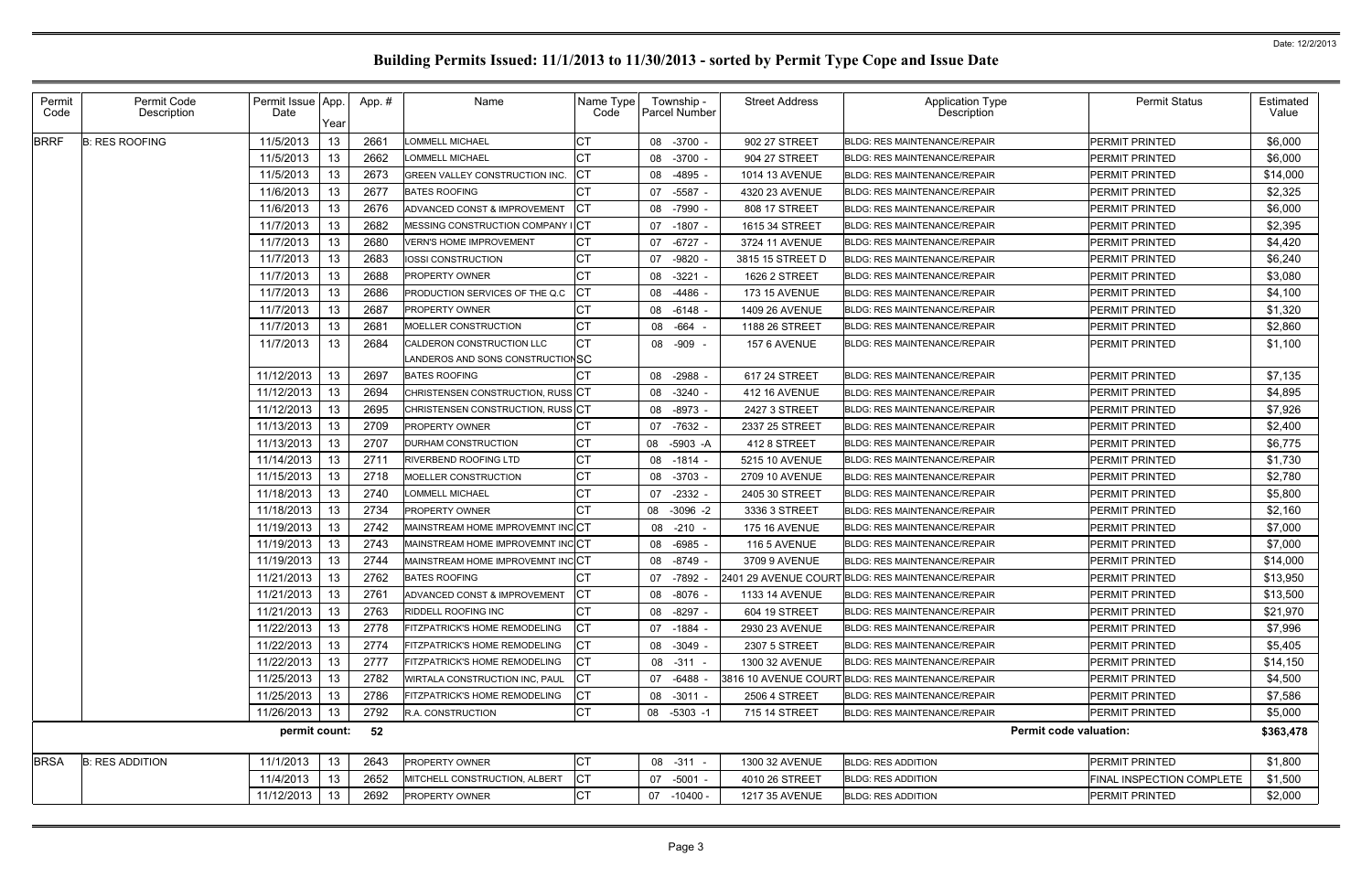| Permit<br>Code   | Permit Code<br>Description        | Permit Issue App.<br>Date | Year | App.#                   | Name                                  | Name Type<br>Code | Township -<br>Parcel Number | <b>Street Address</b> | <b>Application Type</b><br>Description | <b>Permit Status</b>          | Estimated<br>Value |
|------------------|-----------------------------------|---------------------------|------|-------------------------|---------------------------------------|-------------------|-----------------------------|-----------------------|----------------------------------------|-------------------------------|--------------------|
| <b>BRSA</b>      | <b>B: RES ADDITION</b>            | 11/18/2013                | 13   | 2733                    | PETER MCDERMOTT CONSTRUCTION          | <b>CT</b>         | 08 -8013 -                  | 1423 13 STREET        | <b>BLDG: RES ADDITION</b>              | <b>PERMIT PRINTED</b>         | \$1,200            |
|                  |                                   | 11/18/2013                | 13   | 2731                    | PROPERTY OWNER                        | СT                | -859<br>08                  | 141 4 AVENUE          | <b>BLDG: RES ADDITION</b>              | <b>PERMIT PRINTED</b>         | \$26,000           |
|                  |                                   | 11/20/2013                | 13   | 2748                    | FOLEY CONTRACTING LLC                 | СT                | 07 -5869                    | 1800 46 STREET        | <b>BLDG: RES ADDITION</b>              | <b>PERMIT PRINTED</b>         | \$25,000           |
|                  |                                   |                           |      |                         | R & R ELECTRIC                        | SC                |                             |                       |                                        |                               |                    |
|                  |                                   | permit count:             |      | 6                       |                                       |                   |                             |                       |                                        | <b>Permit code valuation:</b> | \$57,500           |
| <b>BRSD</b>      | <b>B: RES SIDING</b>              | 11/12/2013                | 13   | 2693                    | AGAN'S QUALITY CONSTRUCTION           | <b>CT</b>         | 08<br>-547                  | <b>2419 4 AVENUE</b>  | <b>BLDG: RES MAINTENANCE/REPAIR</b>    | <b>PERMIT PRINTED</b>         | \$13,000           |
|                  |                                   | 11/13/2013                | 13   | 2490                    | PITCHER PERFECT SIDING & WINDW        | <b>CT</b>         | 08<br>$-4916$ .             | 1325 10 STREET        | <b>BLDG: RES MAINTENANCE/REPAIR</b>    | <b>PERMIT PRINTED</b>         | \$12,500           |
|                  |                                   | 11/15/2013                | 13   | 2717                    | BOHLANDER JAMES CONSTRUCTION          | <b>ICT</b>        | 08 -7152                    | 818 18 AVENUE A       | <b>BLDG: RES MAINTENANCE/REPAIR</b>    | <b>PERMIT PRINTED</b>         | \$2,400            |
|                  |                                   | 11/21/2013                | 13   | 2764                    | LANDEROS AND SONS CONSTRUCTIONCT      |                   | 08 -4737 -                  | 1228 14 STREET        | <b>BLDG: RES MAINTENANCE/REPAIR</b>    | <b>PERMIT PRINTED</b>         | \$9,925            |
|                  |                                   | 11/21/2013                | 13   | 2761                    | ADVANCED CONST & IMPROVEMENT          | СT                | 08 -8076                    | 1133 14 AVENUE        | <b>BLDG: RES MAINTENANCE/REPAIR</b>    | <b>PERMIT PRINTED</b>         | \$13,500           |
|                  |                                   | permit count:             |      | - 5                     |                                       |                   |                             |                       |                                        | <b>Permit code valuation:</b> | \$51,325           |
| <b>BSMT</b>      | <b>B: RES BASEMENT WATERPROOF</b> | 11/20/2013                | 13   | 2759                    | IA-IL BSMT WTRPRFG/HOME SVCS          | СT                | 07 -1545 -                  | 2516 32 STREET        | <b>BLDG: RES MAINTENANCE/REPAIR</b>    | <b>PERMIT PRINTED</b>         | \$3,060            |
|                  |                                   | 11/22/2013                | 13   | 2776                    | TODD'S MUDJACKING SERVICE             | СT                | $07 - 1195$                 | <b>2922 15 AVENUE</b> | <b>BLDG: RES MAINTENANCE/REPAIR</b>    | PERMIT PRINTED                | \$4,820            |
|                  |                                   | permit count:             |      | $\overline{\mathbf{2}}$ |                                       |                   |                             |                       |                                        | <b>Permit code valuation:</b> | \$7,880            |
| <b>BWKH</b>      | <b>B: WRECK HOUSE</b>             | 11/8/2013                 | 13   | 2691                    | <b>MCADAM &amp; ASSOCIATES</b>        | СT                | 07 -10842 -                 | 4019 32 AVENUE        | <b>WRECK: 1 FAMILY HOUSE</b>           | PERMIT PRINTED                | \$0                |
|                  |                                   | 11/19/2013                | 13   | 2746                    | OLSON CONCRETE, PERRY                 | <b>CT</b>         | 08 -6137 -                  | 1452 25 AVENUE        | <b>WRECK: 1 FAMILY HOUSE</b>           | FINAL INSPECTION COMPLETE     | \$0                |
|                  |                                   | 11/22/2013                | 13   | 2771                    | COOPMAN TRUCKING & EXCAVATING         | СT                | 08 - 6727                   | 1828 23 AVENUE        | <b>WRECK: 1 FAMILY HOUSE</b>           | PERMIT PRINTED                | \$0                |
|                  |                                   | 11/22/2013                | 13   | 2772                    | COOPMAN TRUCKING & EXCAVATING         | <b>CT</b>         | 08 - 6728                   | 1824 23 AVENUE        | <b>WRECK: 1 FAMILY HOUSE</b>           | PERMIT PRINTED                | \$0                |
|                  |                                   | permit count:             |      | $\overline{a}$          |                                       |                   |                             |                       |                                        | <b>Permit code valuation:</b> | \$0                |
| DRN <sub>1</sub> | <b>ENG: CLASS 1 DRAINAGE</b>      | 11/1/2013                 | 13   | 2644                    | ALL MAJOR RESTORATIONS LLC            | <b>CT</b>         | 08 -7138                    | 805 18 AVENUE A       | <b>BLDG: RES SIDEWALK</b>              | <b>PERMIT PRINTED</b>         | \$4,749            |
|                  |                                   | 11/4/2013                 | 13   | 2656                    | MAHIEU ELECTRIC CO INC                | СT                | $-4508$<br>08               | 5400 1 AVENUE         | <b>BLDG: COML DRIVEWAY</b>             | <b>PERMIT PRINTED</b>         | \$4,000            |
|                  |                                   | 11/6/2013                 | 13   | 2675                    | TREIBER CONSTRUCTION CO               | <b>CT</b>         | 08 -5418                    | 1601 RIVER DRIVE      | <b>BLDG: COML DRIVEWAY</b>             | PERMIT PRINTED                | \$49,125           |
|                  |                                   | 11/8/2013                 | 13   | 2691                    | <b>MCADAM &amp; ASSOCIATES</b>        | СT                | 07 -10842 -                 | 4019 32 AVENUE        | <b>WRECK: 1 FAMILY HOUSE</b>           | PERMIT PRINTED                | \$0                |
|                  |                                   | 11/19/2013                | 13   | 2746                    | OLSON CONCRETE, PERRY                 | $\overline{C}$ T  | 08 -6137 -                  | <b>1452 25 AVENUE</b> | <b>WRECK: 1 FAMILY HOUSE</b>           | PERMIT PRINTED                | \$0                |
|                  |                                   | 11/22/2013                | 13   | 2771                    | COOPMAN TRUCKING & EXCAVATING CT      |                   | 08 -6727 -                  | 1828 23 AVENUE        | <b>WRECK: 1 FAMILY HOUSE</b>           | <b>PERMIT PRINTED</b>         | \$0                |
|                  |                                   | 11/22/2013                | 13   | 2772                    | COOPMAN TRUCKING & EXCAVATING CT      |                   | 08 -6728 -                  | 1824 23 AVENUE        | <b>WRECK: 1 FAMILY HOUSE</b>           | PERMIT PRINTED                | \$0                |
|                  |                                   | permit count:             |      | $\overline{7}$          |                                       |                   |                             |                       |                                        | <b>Permit code valuation:</b> | \$57,874           |
| DRN <sub>2</sub> | <b>ENG: CLASS 2 DRAINAGE</b>      | 11/26/2013 13             |      | 2796                    | MADISON CONSTRUCTION COMPANY CT       |                   | 08 -531 -                   | 2600 RIVER DRIVE      | <b>BLDG: FILL/GRADE</b>                | PERMIT PRINTED                | \$130,500          |
|                  |                                   | permit count:             |      |                         |                                       |                   |                             |                       |                                        | <b>Permit code valuation:</b> | \$130,500          |
| <b>EC</b>        | E: COML ELECTRICAL                | 11/1/2013                 | 13   | 2023                    | SNYDER CONSTRUCTION LLC               | CT                | 07 -12879 -5                | 4400 44 AVENUE        | <b>BLDG: COML REMODEL</b>              | PERMIT PRINTED                | \$208,000          |
|                  |                                   |                           |      |                         | <b>CRAWFORD HEATING &amp; COOLING</b> | <b>SC</b>         |                             |                       |                                        |                               |                    |
|                  |                                   |                           |      |                         | <b>CRAWFORD COMPANY</b>               | SC                |                             |                       |                                        |                               |                    |
|                  |                                   |                           |      |                         | GPE INC.                              | SC                |                             |                       |                                        |                               |                    |
|                  |                                   | 11/4/2013                 | 13   | 2566                    | CRAMPTON CONSTRUCTION, MICHAEL CT     |                   | 07 -9208 -                  | 2800 41 STREET        | <b>BLDG: COML REMODEL</b>              | FINAL INSPECTION COMPLETE     | \$3,300            |
|                  |                                   |                           |      |                         | <b>WILLIAMSON ELECTRIC</b>            | SC                |                             |                       |                                        |                               |                    |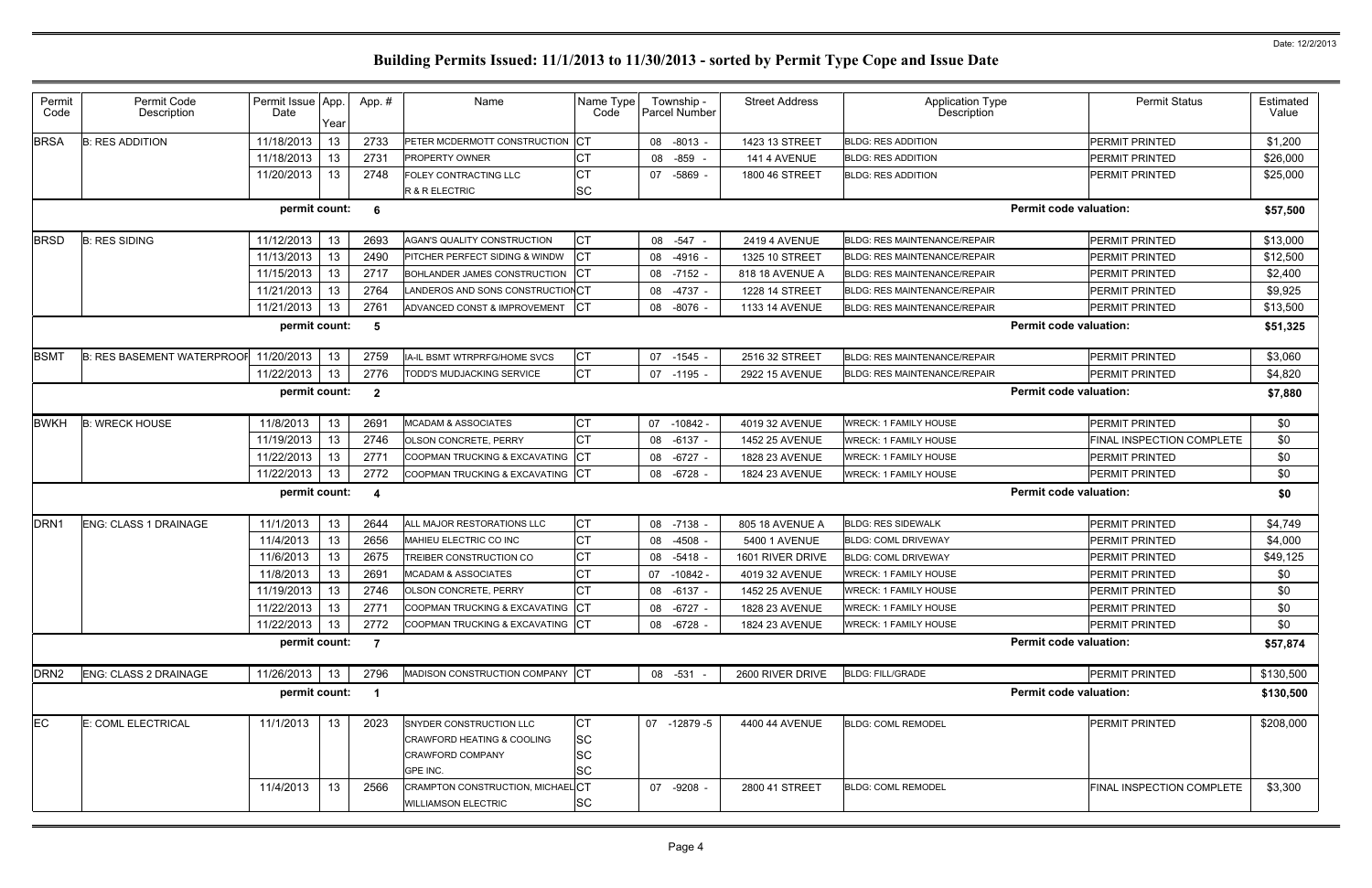| Permit<br>Code | Permit Code<br>Description | Permit Issue App.<br>Date | Year | App.# | Name                                      | Name Type<br>Code | Township -<br>Parcel Number | <b>Street Address</b>                   | <b>Application Type</b><br>Description                            | <b>Permit Status</b>      | Estimated<br>Value |
|----------------|----------------------------|---------------------------|------|-------|-------------------------------------------|-------------------|-----------------------------|-----------------------------------------|-------------------------------------------------------------------|---------------------------|--------------------|
| $E$ C          | E: COML ELECTRICAL         | 11/4/2013                 | 13   | 2648  | AFFORDABLE ELECTRIC OF THE QUA            | СT                | 08 -5498                    | <b>1609 5 AVENUE</b>                    | ELEC: WIRING, MISC                                                | FINAL INSPECTION COMPLETE | \$0                |
|                |                            | 11/8/2013                 | 13   | 2296  | <b>RUSSELL ELECTRIC</b>                   | <b>SC</b>         | 08 -6045                    | 3003 PARK 16 STREET                     | <b>BLDG: COML REMODEL</b>                                         | <b>PERMIT PRINTED</b>     | \$105,000          |
|                |                            | 11/13/2013                | 13   | 2508  | <b>GPE INC.</b>                           | <b>SC</b>         | 07 -12611 -                 | 3420 48 AVENUE                          | <b>BLDG: STORAGE SHED</b>                                         | <b>PERMIT PRINTED</b>     | \$45,000           |
|                |                            | 11/13/2013                | 13   | 1504  | CORNERSTONE BUILDERS LLC                  | <b>CT</b>         | 07 -13020 -                 | 2601 52 AVENUE                          | <b>BLDG: COML REMODEL</b>                                         | FINAL INSPECTION COMPLETE | \$65,000           |
|                |                            |                           |      |       | SIN-TECH                                  | <b>SC</b>         |                             |                                         |                                                                   |                           |                    |
|                |                            |                           |      |       | TAPPENDORF PLUMBING AND HEATIN SC         |                   |                             |                                         |                                                                   |                           |                    |
|                |                            | 11/13/2013                | 13   | 2633  | RUSSELL CONSTRUCTION                      | СT                | 07 -308                     | 4700 53 STREET                          | <b>BLDG: COML REMODEL</b>                                         | <b>PERMIT PRINTED</b>     | \$75,000           |
|                |                            |                           |      |       | ACCURATE ELCT INSTALLATION LLC            | SC                |                             |                                         |                                                                   |                           |                    |
|                |                            |                           |      |       | RYAN AND ASSOCIATES, INC                  | <b>SC</b>         |                             |                                         |                                                                   |                           |                    |
|                |                            | 11/14/2013                | 13   | 183   | <b>BUILTECH CONSTRUCTION INC.</b>         | <b>CT</b>         | 07 -383                     | 4140 10 STREET DRIVE BLDG: COML REMODEL |                                                                   | <b>PERMIT PRINTED</b>     | \$750,000          |
|                |                            |                           |      |       | ROCK RIVER ELECTRIC, INC                  | <b>SC</b>         |                             |                                         |                                                                   |                           |                    |
|                |                            |                           |      |       | <b>ERICKSON PLUMBING</b>                  | <b>SC</b>         |                             |                                         |                                                                   |                           |                    |
|                |                            | 11/18/2013                | 13   | 1354  | COLCON INDUSTRIES CORPORATION             | CT                | $07 - 274 - 2$              |                                         | 6561 42 AVENUE DRIVE BLDG:COML/NEW, SERVICE STATION/REPAIR GARAGE | <b>PERMIT PRINTED</b>     | \$0                |
|                |                            |                           |      |       | TRI-CITY ELECTRIC COMPANY                 | SC                |                             |                                         |                                                                   |                           |                    |
|                |                            | 11/18/2013                | 13   | 1352  | COLCON INDUSTRIES CORPORATION             | <b>CT</b>         | 07 -304 -1                  | 6600 44 AVENUE                          | BLDG:COML/NEW, STORES/CUSTOMER SERVICE                            | <b>PERMIT PRINTED</b>     | \$65,000,000       |
|                |                            |                           |      |       | SAUK VALLEY PLUMBING INC.                 | SC                |                             |                                         |                                                                   |                           |                    |
|                |                            |                           |      |       | <b>XTREME FIRE PROTECTION</b>             | SC                |                             |                                         |                                                                   |                           |                    |
|                |                            |                           |      |       | <b>XTREME FIRE PROTECTION</b>             | SC                |                             |                                         |                                                                   |                           |                    |
|                |                            |                           |      |       | <b>GREEN J. ELECTRIC LLC</b>              | SC                |                             |                                         |                                                                   |                           |                    |
|                |                            | 11/18/2013                | 13   | 2729  | <b>6 &amp; J ELECTRIC INC. DBA SCHWAR</b> | <b>CT</b>         | $07 -42 -1$                 | 5000 23 AVENUE                          | ELEC: WIRING, MISC                                                | <b>PERMIT PRINTED</b>     | \$0                |
|                |                            | 11/26/2013                | 13   | 2646  | CENTRO DEVELOPMENT                        | СT                | 08 -7186 -A                 | 721 19 AVENUE                           | <b>BLDG: COML REMODEL</b>                                         | <b>PERMIT PRINTED</b>     | \$96,000           |
|                |                            |                           |      |       | <b>GARZA ELECTRICAL INC.</b>              | <b>SC</b>         |                             |                                         |                                                                   |                           |                    |
|                |                            |                           |      |       | <b>SUPER HEAT</b>                         | SC                |                             |                                         |                                                                   |                           |                    |
|                |                            | 11/27/2013                | 13   | 2797  | ROGERS ELECTRICAL, LIN R.                 | <b>CT</b>         | 07 -12835 -                 | 4555 16 STREET                          | ELEC: REPAIR                                                      | <b>PERMIT PRINTED</b>     | \$0                |
|                |                            | permit count:             |      | 13    |                                           |                   |                             |                                         | <b>Permit code valuation:</b>                                     |                           | \$66,347,300       |
| ECI            | E: COML INVESTIGATION      | 11/25/2013                | 13   | 2790  | <b>PROPERTY OWNER</b>                     | <b>CT</b>         | 07 - 96 - 2                 | 2727 23 AVENUE                          | <b>INVESTIGATION</b>                                              | <b>PERMIT PRINTED</b>     | \$0                |
|                |                            | permit count:             |      | -1    |                                           |                   |                             |                                         | <b>Permit code valuation:</b>                                     |                           | \$0                |
| <b>ENA</b>     | <b>B: RES SIDEWALK</b>     | 11/1/2013                 | 13   | 2644  | ALL MAJOR RESTORATIONS LLC                | C <sub>T</sub>    | 08 -7138                    | 805 18 AVENUE A                         | <b>BLDG: RES SIDEWALK</b>                                         | PERMIT PRINTED            | \$4,749            |
|                |                            | permit count:             |      | - 1   |                                           |                   |                             |                                         | <b>Permit code valuation:</b>                                     |                           | \$4,749            |
| <b>END</b>     | <b>B: COML DRIVEWAY</b>    | 11/6/2013                 | 13   | 2675  | TREIBER CONSTRUCTION CO                   | СT                | 08 -5418 -                  | 1601 RIVER DRIVE                        | <b>BLDG: COML DRIVEWAY</b>                                        | <b>PERMIT PRINTED</b>     | \$49,125           |
|                |                            | permit count:             |      | - 1   |                                           |                   |                             |                                         | <b>Permit code valuation:</b>                                     |                           | \$49,125           |
|                |                            |                           |      |       |                                           |                   |                             |                                         |                                                                   |                           |                    |
| <b>ENE</b>     | <b>ENG: EXCAVATION</b>     | 11/14/2013                |      |       | 13 10000012 OLSON CONCRETE, PERRY         | <b>CT</b>         | 08 -6137 -                  | 1452 25 AVENUE                          | <b>ENG: STREET USE</b>                                            | <b>PERMIT PRINTED</b>     | \$0                |
|                |                            | permit count:             |      |       |                                           |                   |                             |                                         | <b>Permit code valuation:</b>                                     |                           | \$0                |
| ER             | E: RES ELECTRICAL          | 11/4/2013                 | 13   | 2655  | LAKEWOOD ELECTRIC AND GENERATCCT          |                   | 07 -13050 -2                | 2348 18 STREET B                        | ELEC: REPAIR                                                      | PERMIT PRINTED            | \$0                |
|                |                            | 11/5/2013                 | 13   | 2113  | <b>BLACKHAWK BUILDERS</b>                 | СT                | 07 -1182 -                  | 1600 29 STREET                          | <b>BLDG: RES ADDITION</b>                                         | PERMIT PRINTED            | \$13,000           |
|                |                            |                           |      |       | MAHIEU ELECTRIC CO INC                    | SC                |                             |                                         |                                                                   |                           |                    |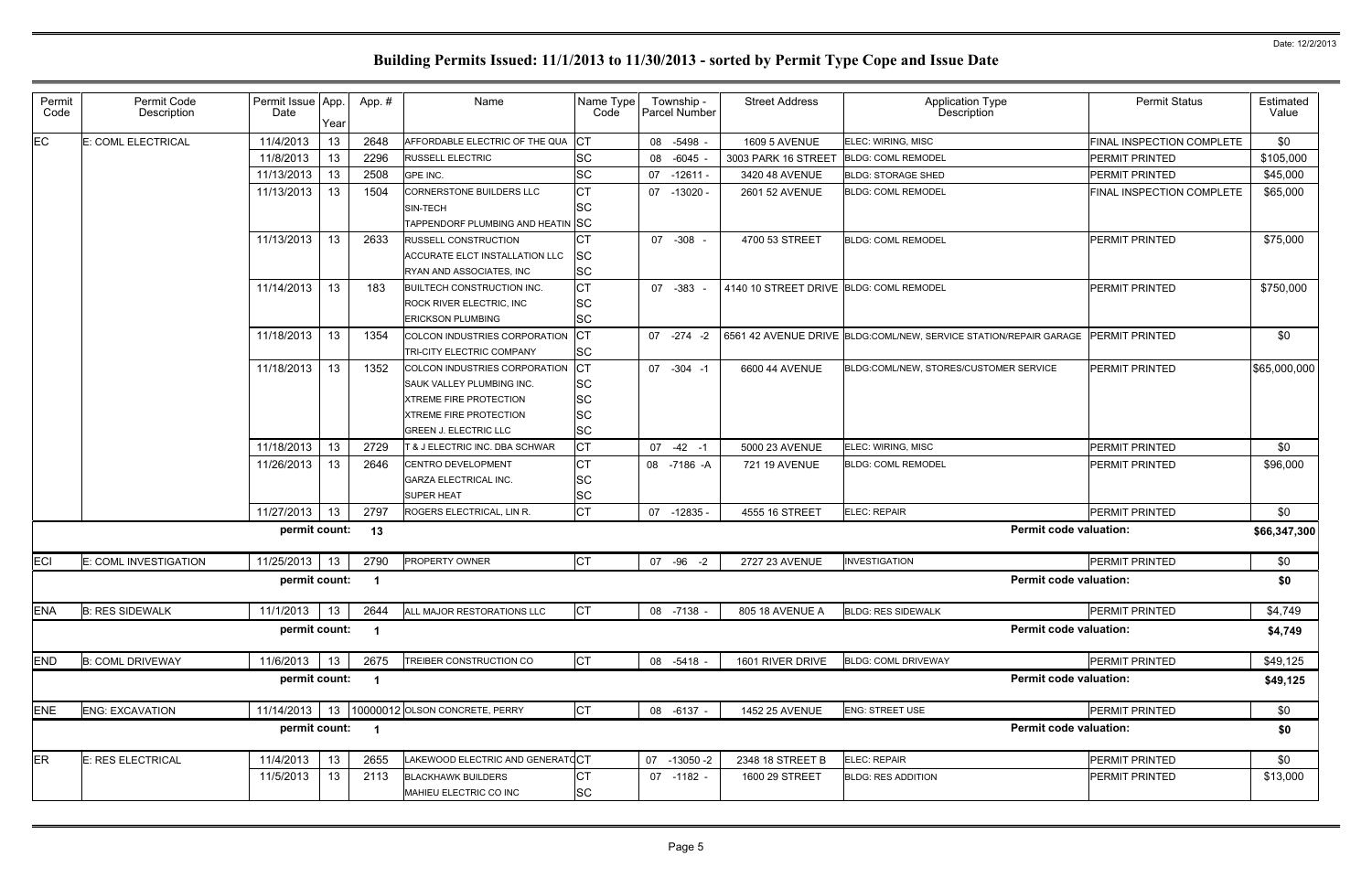| Permit<br>Code   | Permit Code<br>Description    | Permit Issue App.<br>Date | Year       | App.#                   | Name                               | Name Type<br>Code | Township -<br>Parcel Number | <b>Street Address</b>                    | Application Type<br>Description                   | <b>Permit Status</b>             | Estimated<br>Value |
|------------------|-------------------------------|---------------------------|------------|-------------------------|------------------------------------|-------------------|-----------------------------|------------------------------------------|---------------------------------------------------|----------------------------------|--------------------|
| ER               | <b>E: RES ELECTRICAL</b>      | 11/5/2013                 | 13         | 2362                    | ZELNIO CONSTRUCTION, JOHN          | <b>CT</b>         | 07 -13900 -                 | 3536 49 STREET                           | <b>BLDG: RES ADDITION</b>                         | PERMIT PRINTED                   | \$25,000           |
|                  |                               |                           |            |                         | JOHNSON ELECTRIC CO, K C           | SC                |                             |                                          |                                                   |                                  |                    |
|                  |                               | 11/5/2013                 | 13         | 2672                    | GEORGE'S CONSTRUCTION AND ELEC CT  |                   | 08 -2912 -                  | 2411 6 AVENUE                            | <b>ELEC: SERVICE</b>                              | FINAL INSPECTION COMPLETE        | \$0                |
|                  |                               | 11/7/2013                 | 13         | 2679                    | <b>FONSECA ELECTRIC</b>            | СT                | 08 -6034                    | <b>1601 12 AVENUE</b>                    | ELEC: WIRING, MISC                                | <b>FINAL INSPECTION COMPLETE</b> | \$0                |
|                  |                               | 11/8/2013                 | 13         | 2690                    | ADVANTAGE ELCTRL SERVICES INC      | CТ                | 08 -4902                    | 912 13 AVENUE                            | <b>ELEC: SERVICE</b>                              | <b>PERMIT PRINTED</b>            | \$0                |
|                  |                               | 11/12/2013                | 13         | 2698                    | THADDEUS H ELECTRIC INC            | СT                | 08 -1463 -                  | 1818 10 STREET                           | <b>ELEC: SERVICE</b>                              | <b>FINAL INSPECTION COMPLETE</b> | \$0                |
|                  |                               | 11/13/2013                | 13         | 2678                    | <b>COACH HOUSE GARAGES</b>         | <b>CT</b>         | 07 -10804 -                 | 4708 49 AVENUE                           | <b>BLDG: GARAGES/CARPORTS</b>                     | FINAL INSPECTION COMPLETE        | \$9,452            |
|                  |                               |                           |            |                         | TRI-CITY ELECTRIC COMPANY          | SC                |                             |                                          |                                                   |                                  |                    |
|                  |                               | 11/13/2013                | 13         | 804                     | <b>LEPIR CORPORATION</b>           | <b>CT</b>         | 07 -55 -8                   | 2432 53 STREET A                         | <b>BLDG: RES ADDITION</b>                         | <b>PERMIT PRINTED</b>            | \$4,500            |
|                  |                               |                           |            |                         | <b>PROPERTY OWNER</b>              | SC                |                             |                                          |                                                   |                                  |                    |
|                  |                               | 11/13/2013                | 13         | 2701                    | TRI-CITY ELECTRIC COMPANY          | <b>CT</b>         | 07 -8510                    | 1909 GLENWOOD DRIVE ELEC: WIRING, MISC   |                                                   | PERMIT PRINTED                   | \$0                |
|                  |                               | 11/13/2013                | 13         | 2026                    | CARR CONSTRUCTION, TIM             | <b>CT</b>         | 08 -5296                    | 730 3 STREET A                           | <b>BLDG: RES ADDITION</b>                         | PERMIT PRINTED                   | \$62,660           |
|                  |                               |                           |            |                         | <b>VENHORST PLUMBNG, PAUL</b>      | SC                |                             |                                          |                                                   |                                  |                    |
|                  |                               |                           |            |                         | ELITE ELECTRIC                     | SC                |                             |                                          |                                                   |                                  |                    |
|                  |                               | 11/14/2013                | 13         | 2715                    | PIKUZA ELECTRIC INC                | СT                | $-6615$<br>08               | 3209 11 AVENUE C                         | ELEC: SERVICE                                     | FINAL INSPECTION COMPLETE        | \$0                |
|                  |                               | 11/18/2013                | 13         | 2728                    | LAKEWOOD ELECTRIC AND GENERATCCT   |                   | 07<br>$-7370 -1$            | 4921 28 AVENUE                           | ELEC: WIRING, MISC                                | <b>PERMIT PRINTED</b>            | \$0                |
|                  |                               | 11/18/2013                | 13         | 2738                    | <b>WILLIAMSON ELECTRIC</b>         | СT                | -4832<br>08                 | <b>1219 12 AVENUE</b>                    | <b>ELEC: SERVICE</b>                              | FINAL INSPECTION COMPLETE        | \$0                |
|                  |                               | 11/18/2013                | 13         | 2727                    | VANDE VOORDE ELECTRIC              | СT                | 08<br>-4948                 | 1436 9 STREET                            | ELEC: WIRING, MISC                                | FINAL INSPECTION COMPLETE        | \$0                |
|                  |                               | 11/19/2013                | 13         | 2745                    | L & L ELECTRIC INC                 | <b>CT</b>         | 07 -275                     | 3536 70 STREET                           | ELEC: WIRING, MISC                                | <b>PERMIT PRINTED</b>            | \$0                |
|                  |                               | 11/20/2013                | 13         | 2443                    | QUAD CITIES AUTOMATIC POOLS IN     | СT                | 07 -14250                   | 5515 20 AVENUE COURT BLDG: SWIMMING POOL |                                                   | <b>IPERMIT PRINTED</b>           | \$25,000           |
|                  |                               |                           |            |                         | MAHIEU ELECTRIC CO INC             | SC                |                             |                                          |                                                   |                                  |                    |
|                  |                               | 11/20/2013                | 13         | 2757                    | ADVANTAGE ELCTRL SERVICES INC      | СT                | 07 -2566                    | 4016 15 STREET                           | <b>ELEC: SERVICE</b>                              | PERMIT PRINTED                   | \$0                |
|                  |                               | 11/21/2013                | 13         | 2770                    | ADVANTAGE ELCTRL SERVICES INC      | СT                | 07 -65 -9                   | 1538 43 STREET                           | <b>ELEC: SERVICE</b>                              | <b>PERMIT PRINTED</b>            | \$0                |
|                  |                               | 11/25/2013                | 13         | 2748                    | FOLEY CONTRACTING LLC              | СT                | 07 -5869 -                  | 1800 46 STREET                           | <b>BLDG: RES ADDITION</b>                         | <b>PERMIT PRINTED</b>            | \$25,000           |
|                  |                               |                           |            |                         | R & R ELECTRIC                     | SC                |                             |                                          |                                                   |                                  |                    |
|                  |                               | 11/25/2013                | 13         | 2751                    | <b>FOLEY CONTRACTING LLC</b>       | СT                | 07 -892 -                   | 2810 44 STREET                           | <b>BLDG: RES ADDITION</b>                         | <b>PERMIT PRINTED</b>            | \$17,345           |
|                  |                               |                           |            |                         | R & R ELECTRIC                     | SC                |                             |                                          |                                                   |                                  |                    |
|                  |                               | 11/25/2013                | $\vert$ 13 | 2787                    | ART-O-LITE ELECTRIC CO             | <b>CT</b>         | 08 -3471 -                  | 1302 25 AVENUE                           | ELEC: SERVICE                                     | PERMIT PRINTED                   | \$0                |
|                  |                               | 11/26/2013                | 13         | 2785                    | <b>PROPERTY OWNER</b>              | <b>CT</b>         | 07 -14769 -                 | 3507 72 STREET                           | <b>BLDG: RES REMODEL</b>                          | PERMIT PRINTED                   | \$7,000            |
|                  |                               |                           |            |                         | PROPERTY OWNER                     | <b>SC</b>         |                             |                                          |                                                   |                                  |                    |
|                  |                               | permit count:             |            | 23                      |                                    |                   |                             |                                          | <b>Permit code valuation:</b>                     |                                  | \$188,957          |
| ERM <sub>6</sub> | E: RES ELCT MTR RECNCT (6 MO) | 11/4/2013                 | 13         | 2647                    | <b>PROPERTY OWNER</b>              | <b>SC</b>         | 08 -5219 -                  | <b>1227 4 STREET</b>                     | ELCT: ELCT MTR RECONNCT AFTER 6 MONTHS            | <b>PERMIT PRINTED</b>            | \$0                |
|                  |                               | 11/20/2013                | 13         | 2758                    | MAHIEU ELECTRIC CO INC             | СT                | 07 -11572 -                 | 5407 11 AVENUE A                         | ELCT: ELCT MTR RECONNCT AFTER 6 MONTHS            | <b>FINAL INSPECTION COMPLETE</b> | \$0                |
|                  |                               | permit count:             |            | $\overline{\mathbf{2}}$ |                                    |                   |                             |                                          | <b>Permit code valuation:</b>                     |                                  | \$0                |
|                  |                               |                           |            |                         |                                    |                   |                             |                                          |                                                   |                                  |                    |
| <b>EZC</b>       | E: EZ/COML, ELECTRICAL        | 11/19/2013 13             |            | 2465                    | DAXON CONSTRUCTION INC.            | СT                | 08 -2209                    |                                          | 3800 RIVER DRIVE SUITE BLDG: COML INTERIOR FINISH | PERMIT PRINTED                   | \$88,078           |
|                  |                               |                           |            |                         | <b>BAGBY PLUMBING SERVICE</b>      | <b>SC</b>         |                             |                                          |                                                   |                                  |                    |
|                  |                               |                           |            |                         | TRI-CITY ELECTRIC COMPANY          | <b>SC</b>         |                             |                                          |                                                   |                                  |                    |
|                  |                               | 11/20/2013                | 13         | 1892                    | <b>SURE FRAME CONSTRUCTION INC</b> | СT                | 08 -5799 -                  | <b>1122 5 AVENUE</b>                     | <b>BLDG: COML REMODEL</b>                         | <b>PERMIT PRINTED</b>            | \$24,500           |
|                  |                               |                           |            |                         | <b>ERICKSON PLUMBING</b>           | <b>SC</b>         |                             |                                          |                                                   |                                  |                    |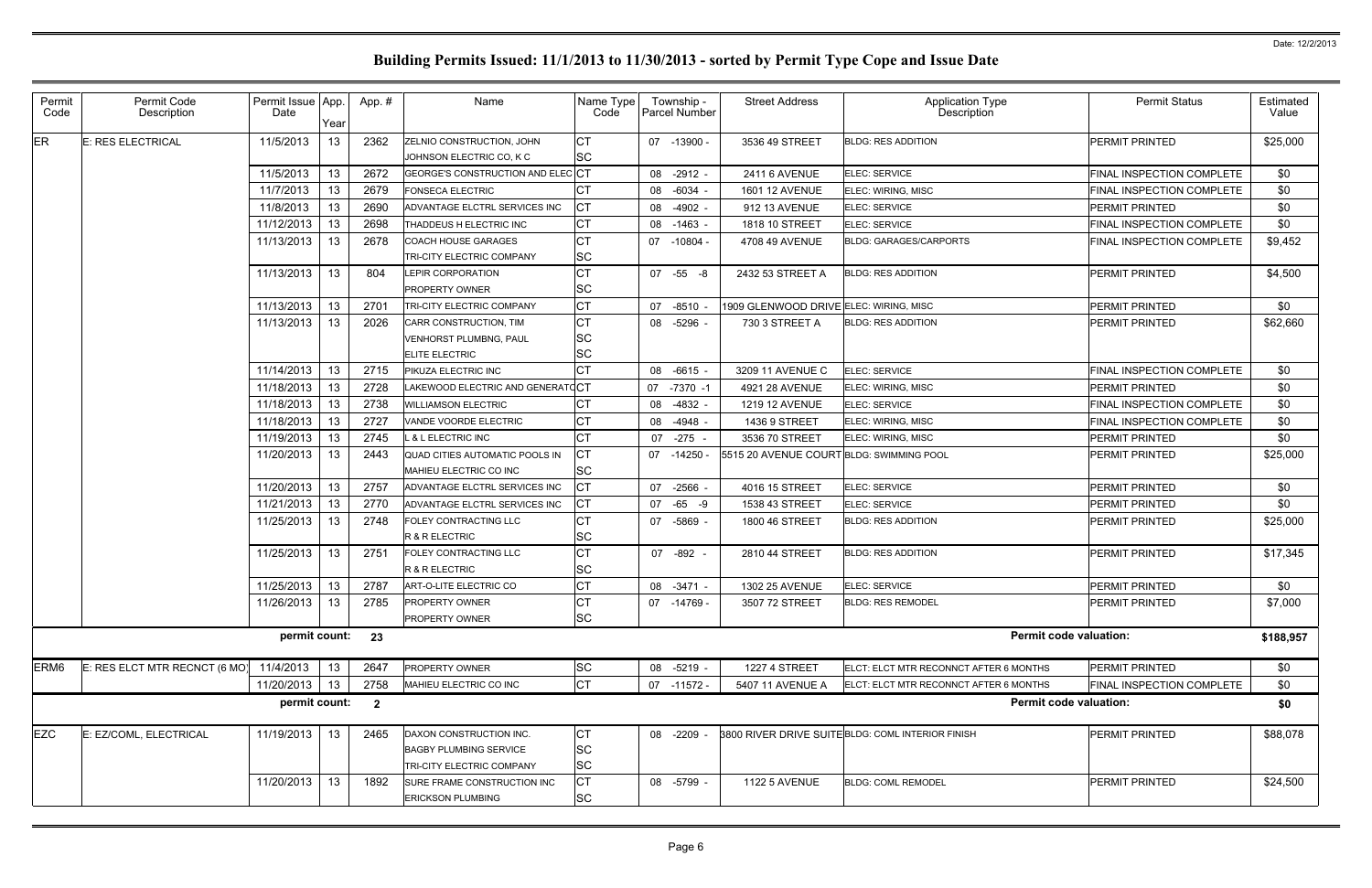| Permit<br>Code | Permit Code<br>Description | Permit Issue App.<br>Date | Year | App.# | Name                                                        | Name Type<br>Code      | Township -<br>Parcel Number | <b>Street Address</b> | <b>Application Type</b><br>Description                      | <b>Permit Status</b>      | Estimated<br>Value |
|----------------|----------------------------|---------------------------|------|-------|-------------------------------------------------------------|------------------------|-----------------------------|-----------------------|-------------------------------------------------------------|---------------------------|--------------------|
| <b>EZC</b>     | E: EZ/COML, ELECTRICAL     | 11/20/2013                | 13   | 1892  | <b>ELITE ELECTRIC</b>                                       | SC                     | 08 -5799                    | <b>1122 5 AVENUE</b>  | <b>BLDG: COML REMODEL</b>                                   | PERMIT PRINTED            | \$24,500           |
|                |                            | 11/27/2013                | 13   | 2809  | CUTRIGHT GENERAL CONTRACTING I<br>TRI-CITY ELECTRIC COMPANY | <b>CT</b><br><b>SC</b> | 08 -9465 -                  | <b>181 17 STREET</b>  | <b>BLDG: COML INTERIOR FINISH</b>                           | <b>PERMIT PRINTED</b>     | \$9,500            |
|                |                            | permit count:             |      | - 3   |                                                             |                        |                             |                       | <b>Permit code valuation:</b>                               |                           | \$122,078          |
| <b>MC</b>      | M: COML MECHANICAL         | 11/5/2013                 | 13   | 2668  | KALE HEATING & AC                                           | СT                     | 07 -13747 -                 | 3741 53 STREET        | HTG: BOILER/FURNACE, REPLACE                                | PERMIT PRINTED            | \$0                |
|                |                            | 11/5/2013                 | 13   | 865   | <b>BUILD TO SUIT INC</b>                                    | СT                     | 07 -14995                   |                       | 5401 44 AVENUE DRIVE BLDG:COML/NEW, HOSPITALS/INSTITUTIONAL | PERMIT PRINTED            | \$244,916          |
|                |                            |                           |      |       | TRI-CITY ELECTRIC COMPANY                                   | SC                     |                             |                       |                                                             |                           |                    |
|                |                            |                           |      |       | <b>BLONDELL PLUMBING SERVICES</b>                           | SC                     |                             |                       |                                                             |                           |                    |
|                |                            |                           |      |       | RYAN AND ASSOCIATES, INC                                    | SC                     |                             |                       |                                                             |                           |                    |
|                |                            |                           |      |       | <b>GABRILSON HEATING &amp; AC</b>                           | SC                     |                             |                       |                                                             |                           |                    |
|                |                            | 11/15/2013                | 13   | 2722  | <b>SCHEBLER COMPANY</b>                                     | СT                     | 07 -14342 -14               | 1603 53 STREET        | <b>HTG: FURNACE/AC. REPLACE</b>                             | <b>PERMIT PRINTED</b>     | \$0                |
|                |                            | 11/27/2013                | 13   | 2802  | BRADY COMPANY, J L                                          | CТ                     | 07 -7759 -1                 | 4101 41 STREET        | HTG: OTHER, INSTALL/REPLACE                                 | <b>PERMIT PRINTED</b>     | \$0                |
|                |                            | 11/27/2013                | 13   | 2806  | BRADY COMPANY, J L                                          | СT                     | -428<br>08                  | <b>2201 5 AVENUE</b>  | HTG: BOILER/FURNACE, REPLACE                                | <b>PERMIT PRINTED</b>     | \$0                |
|                |                            | 11/27/2013                | 13   | 2803  | <b>BRADY COMPANY, JL</b>                                    | СT                     | 08 -5503                    | 1623 5 AVENUE         | HTG: BOILER/FURNACE. REPLACE                                | PERMIT PRINTED            | \$0                |
|                |                            | 11/27/2013                | 13   | 2646  | CENTRO DEVELOPMENT                                          | СT                     | 08 -7186 -A                 | 721 19 AVENUE         | <b>BLDG: COML REMODEL</b>                                   | PERMIT PRINTED            | \$96,000           |
|                |                            |                           |      |       | <b>GARZA ELECTRICAL INC.</b>                                | SC                     |                             |                       |                                                             |                           |                    |
|                |                            |                           |      |       | <b>SUPER HEAT</b>                                           | SC                     |                             |                       |                                                             |                           |                    |
|                |                            | permit count:             |      | -7    |                                                             |                        |                             |                       | <b>Permit code valuation:</b>                               |                           | \$340,916          |
| <b>MR</b>      | M: RES MECHANICAL          | 11/5/2013                 | 13   | 2669  | <b>SCHEBLER COMPANY</b>                                     | СT                     | 07 -11878 -                 | 3406 52 STREET        | HTG: AIR CONDITIONING, REPLACE                              | <b>PERMIT PRINTED</b>     | \$0                |
|                |                            | 11/5/2013                 | 13   | 2664  | KALE HEATING & AC                                           | СT                     | 07 -12605 -4                | 3386 37 AVENUE        | HTG: BOILER/FURNACE, REPLACE                                | <b>PERMIT PRINTED</b>     | \$0                |
|                |                            | 11/5/2013                 | 13   | 2666  | FREED HEATING & AC                                          | СT                     | $07 - 1715$                 | 1829 33 STREET        | HTG: BOILER/FURNACE, REPLACE                                | <b>PERMIT PRINTED</b>     | \$0                |
|                |                            | 11/5/2013                 | 13   | 2665  | <b>SKELTON CONTRACTING</b>                                  | СT                     | 07<br>$-2418$ .             | 3316 38 STREET        | HTG: BOILER/FURNACE, REPLACE                                | PERMIT PRINTED            | \$0                |
|                |                            | 11/5/2013                 | 13   | 2667  | DOUG'S HEATING & AIR COND                                   | <b>CT</b>              | 07 -7319                    | 4525 11 AVENUE B      | HTG: BOILER/FURNACE, REPLACE                                | <b>PERMIT PRINTED</b>     | \$0                |
|                |                            | 11/5/2013                 | 13   | 2671  | JOHNSON HEATING & A/C INC DBA                               | C <sub>T</sub>         | 08 -3703                    | 2709 10 AVENUE        | HTG: BOILER/FURNACE, REPLACE                                | PERMIT PRINTED            | \$0                |
|                |                            | 11/5/2013                 | 13   | 2670  | JOHNSON HEATING & A/C INC DBA                               | СT                     | -4528<br>08                 | 1848 12 STREET        | HTG: BOILER/FURNACE. REPLACE                                | <b>PERMIT PRINTED</b>     | \$0                |
|                |                            | 11/14/2013                | 13   | 2716  | BRADY COMPANY, J L                                          | <b>CT</b>              | 07 -1826                    | 1636 32 STREET        | HTG: FURNACE/AC, REPLACE                                    | FINAL INSPECTION COMPLETE | \$0                |
|                |                            | 11/14/2013                | 13   | 2458  | HODGE INC, GARY                                             | C <sub>T</sub>         | 07 -2809 -                  | 3404 14 STREET        | BLDG:RES/NEW, SINGLE FAMILY ATTD (TOWNHOUSE)                | <b>PERMIT PRINTED</b>     | \$288,900          |
|                |                            |                           |      |       | <b>EWERT PLUMBING</b>                                       | SC                     |                             |                       |                                                             |                           |                    |
|                |                            |                           |      |       | <b>EWERT PLUMBING</b>                                       | SC                     |                             |                       |                                                             |                           |                    |
|                |                            |                           |      |       | <b>HANSSEN ELECTRIC</b>                                     | SC                     |                             |                       |                                                             |                           |                    |
|                |                            |                           |      |       | <b>BRADY COMPANY, JL</b>                                    | SC                     |                             |                       |                                                             |                           |                    |
|                |                            | 11/14/2013                | 13   | 2713  | <b>HOME HEATING &amp; A/C</b>                               | C <sub>T</sub>         | 08 -5296 -                  | 730 3 STREET A        | HTG: FURNACE/AC, NEW                                        | PERMIT PRINTED            | \$5,947            |
|                |                            | 11/15/2013                | 13   | 2719  | <b>GABRILSON HEATING &amp; AC</b>                           | C <sub>T</sub>         | 07 -13032 -12               | 3870 26 AVENUE        | HTG: BOILER/FURNACE, REPLACE                                | <b>PERMIT PRINTED</b>     | \$0                |
|                |                            | 11/15/2013                | 13   | 2721  | <b>CRAWFORD HEATING &amp; COOLING</b>                       | <b>CT</b>              | 07 -6681 -                  | 1400 39 STREET        | HTG: BOILER/FURNACE, REPLACE                                | <b>PERMIT PRINTED</b>     | \$0                |
|                |                            | 11/15/2013                | 13   | 2723  | <b>PRECISION AIR HTG &amp; AC INC</b>                       | C <sub>T</sub>         | 07 -7824 -                  |                       | 3200 26 AVENUE COURT HTG: FURNACE/AC, REPLACE               | <b>PERMIT PRINTED</b>     | \$0                |
|                |                            | 11/18/2013                | 13   | 2737  | JOHNSON HEATING & A/C INC DBA                               | <b>CT</b>              | 08 -193 -C                  | <b>1502 1 STREET</b>  | HTG: BOILER/FURNACE, REPLACE                                | <b>PERMIT PRINTED</b>     | \$0                |
|                |                            | 11/18/2013                | -13  | 2604  | <b>J S CONSTRUCTION</b>                                     | <b>CT</b>              | 08 -4663 -                  | 4936 5 AVENUE         | <b>BLDG: RES REMODEL</b>                                    | <b>PERMIT PRINTED</b>     | \$15,000           |
|                |                            |                           |      |       | <b>TOUM PLUMBING</b>                                        | SC                     |                             |                       |                                                             |                           |                    |
|                |                            |                           |      |       | <b>PRECISION AIR HTG &amp; AC INC</b>                       | <b>SC</b>              |                             |                       |                                                             |                           |                    |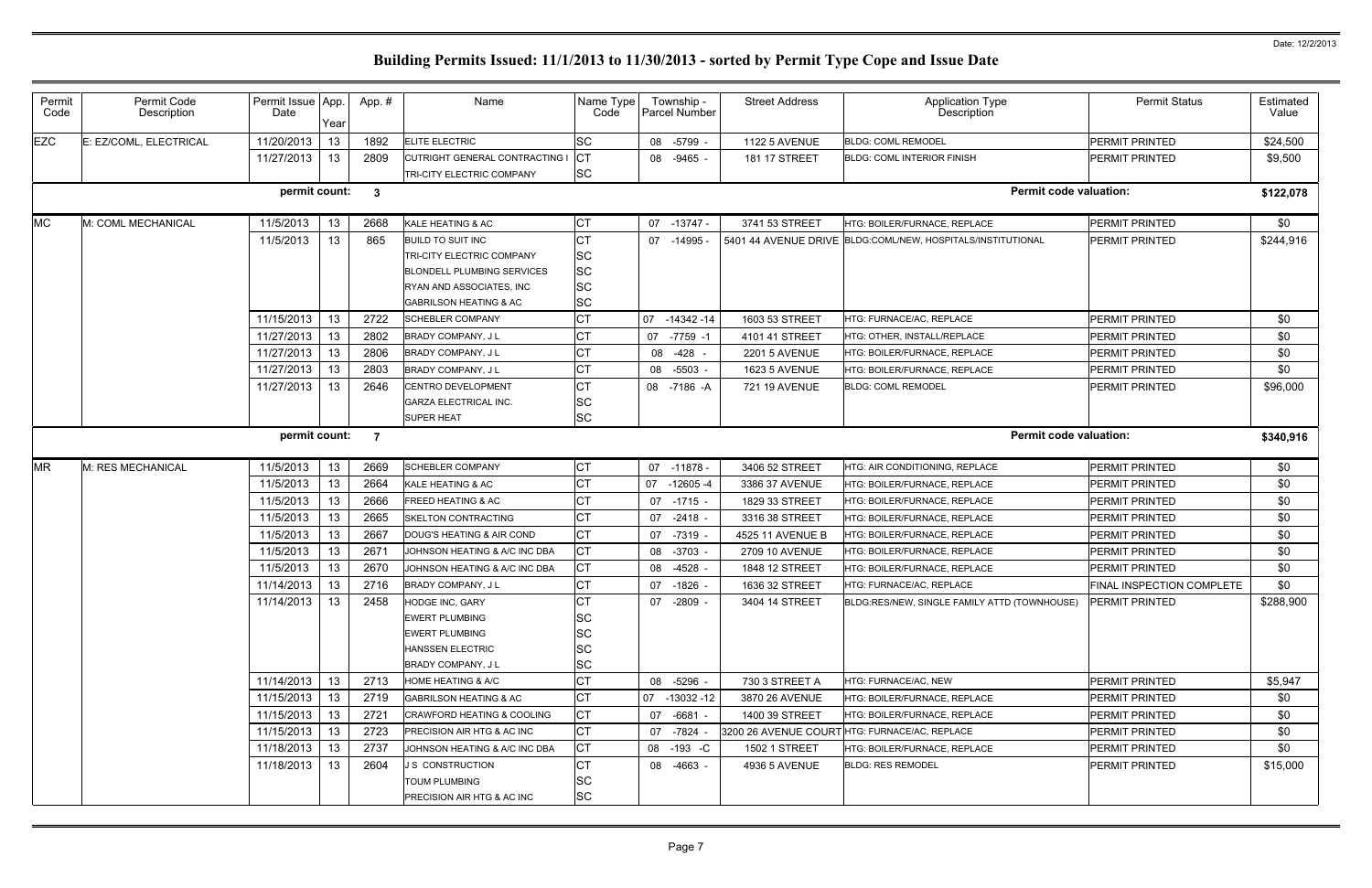| 11/20/2013<br>13<br>2755<br>СT<br>\$0<br>M: RES MECHANICAL<br><b>B &amp; B HEATING &amp; AC</b><br>333 12 AVENUE<br><b>PERMIT PRINTED</b><br>08<br>-1052 -<br>HTG: FURNACE/AC, NEW<br>11/20/2013<br>13<br>2749<br>СT<br>\$0<br>DOUG'S HEATING & AIR COND<br>08<br>-4948 -<br>1436 9 STREET<br><b>PERMIT PRINTED</b><br><b>ITG: FURNACE/AC, REPLACE</b><br><b>CT</b><br>11/25/2013<br>13<br>2783<br>\$0<br><b>FREED HEATING &amp; AC</b><br>$-10750 -$<br><b>PERMIT PRINTED</b><br>07<br>3440 52 STREET<br>HTG: BOILER/FURNACE, REPLACE<br>11/25/2013<br>2784<br><b>CT</b><br>13<br>\$0<br>JOHNSON HEATING & A/C INC DBA<br>-7626<br><b>1417 29 AVENUE</b><br><b>PERMIT PRINTED</b><br>08<br>HTG: BOILER/FURNACE, REPLACE<br>11/27/2013<br>13<br>2805<br>СT<br>\$0<br><b>PERMIT PRINTED</b><br>BRADY COMPANY, J L<br>07<br>$-10339$<br>3714 35 AVENUE<br><b>ITG: FURNACE/AC, REPLACE</b><br>11/27/2013<br><b>CT</b><br>13<br>281'<br>\$0<br>ALL HOURS HEATING & COOLING<br>$-13900$<br>3536 49 STREET<br>HTG: FURNACE/AC, REPLACE<br>PERMIT PRINTED<br>07<br>СT<br>11/27/2013<br>2804<br>\$0<br>13<br>BRADY COMPANY, J L<br>$-2699$<br>HTG: FURNACE/AC, REPLACE<br>PERMIT PRINTED<br>07<br>4001 12 STREET<br>11/27/2013<br>2801<br>СT<br>\$0<br>13<br>KALE HEATING & AC<br>$-3253$<br>2539 19 AVENUE<br><b>HTG: BOILER/FURNACE, REPLACE</b><br>PERMIT PRINTED<br>08<br>2799<br>11/27/2013<br>СT<br>\$0<br>13<br>TOTAL MAINTENANCE INC<br>-7926<br>1906 14 STREET<br>HTG: BOILER/FURNACE, REPLACE<br><b>PERMIT PRINTED</b><br>08<br><b>Permit code valuation:</b><br>permit count:<br>24<br>\$309,847<br>11/1/2013<br>925<br><b>CT</b><br>\$159,131<br>P: COML PLUMBING<br>13<br>AMERICAN EAGLE BUILDINGS INC<br>3700 16 STREET<br><b>BLDG: COML ADDITION</b><br><b>FINAL INSPECTION COMPLETE</b><br>07 -11810 -<br><b>SC</b><br>ADVANTAGE ELCTRL SERVICES INC<br><b>SC</b><br>NORTHWEST MECHANICAL<br><b>CT</b><br>11/5/2013<br>13<br>\$172,055<br>2523<br><b>MCCON BUILDING CORPORATION</b><br>07 -7762 -<br>4011 38 AVENUE<br><b>BLDG: COML REMODEL</b><br><b>FINAL INSPECTION COMPLETE</b><br><b>SC</b><br>MILLER ELECTRIC CO INC<br><b>SC</b><br><b>EWERT PLUMBING</b><br><b>CT</b><br>11/15/2013<br>13<br>1504<br><b>CORNERSTONE BUILDERS LLC</b><br><b>BLDG: COML REMODEL</b><br><b>PERMIT PRINTED</b><br>\$65,000<br>07 -13020 -<br>2601 52 AVENUE<br><b>SC</b><br>SIN-TECH<br>TAPPENDORF PLUMBING AND HEATIN SC<br>11/15/2013<br>13<br>2633<br>СT<br>07 -308<br>4700 53 STREET<br><b>PERMIT PRINTED</b><br>\$75,000<br><b>RUSSELL CONSTRUCTION</b><br><b>BLDG: COML REMODEL</b><br><b>SC</b><br>ACCURATE ELCT INSTALLATION LLC<br><b>SC</b><br>RYAN AND ASSOCIATES, INC<br>11/18/2013<br>13<br>2739<br>HOMETOWN PLUMBING AND HEATING CT<br><b>PERMIT PRINTED</b><br>\$0<br>07 -7757 -<br>4044 38 AVENUE<br>PLBG: WATER SERVICE REPAIR<br>СT<br>11/20/2013<br>13<br>2747<br>\$0<br>RIVER BEND PLUMBING SERVICES L<br>07 -12635<br>3401 16 STREET<br><b>PERMIT PRINTED</b><br>PLBG: INSTALLATION, COMMERCIAL<br>2753<br>11/20/2013<br>\$0<br>13<br><b>CJ NOW</b><br>$-13431$<br><b>PERMIT PRINTED</b><br>5304 23 AVENUE<br>PLBG: SEWER REPAIR<br>07<br>11/20/2013<br>1729<br>PERMIT PRINTED<br>\$4,999<br>-13<br><b>QUAD CITY PLUMBING</b><br>-8593<br>2212 37 STREET<br>07<br>PLBG: INSTALLATION, COMMERCIAL<br>11/21/2013<br><b>CT</b><br>13<br>183<br>\$750,000<br><b>BUILTECH CONSTRUCTION INC.</b><br>07<br>$-383$<br>4140 10 STREET DRIVE BLDG: COML REMODEL<br><b>PERMIT PRINTED</b><br><b>SC</b><br>ROCK RIVER ELECTRIC, INC<br><b>SC</b><br><b>ERICKSON PLUMBING</b><br><b>Permit code valuation:</b><br>permit count:<br>9<br>\$1,226,185<br><b>CT</b><br>P: RES GAS MTR RECONCT (6 MC<br>11/4/2013<br>13<br>PERMIT PRINTED<br>\$0<br>2659<br>DOUG'S HEATING & AIR COND<br>07 -347 -5<br>1546 52 AVENUE<br><b>HTG: GAS MTR RECONNECT AFTER 6 MONTHS</b><br>11/13/2013<br><b>CT</b><br>13<br>2702<br>A+ PLUMBING<br>FINAL INSPECTION COMPLETE<br>\$0<br>08<br>$-4902 -$<br>PLBG: GAS MTR RECONNECT AFTER 6 MONTHS<br>912 13 AVENUE<br>11/13/2013<br>13<br>2704<br>\$0<br><b>CJ NOW</b><br>08<br>-5029 -<br>1715 15 AVENUE<br>PLBG: GAS MTR RECONNECT AFTER 6 MONTHS<br><b>PERMIT PRINTED</b><br>11/20/2013<br>13<br>2760<br><b>TOTAL MAINTANCE</b><br>СT<br>\$0<br>PLBG: GAS MTR RECONNECT AFTER 6 MONTHS<br><b>PERMIT PRINTED</b><br>08<br>$-1283 -$<br>1507 16 AVENUE<br><b>CT</b><br>11/27/2013<br>2800<br>\$0<br>13<br><b>CJ NOW</b><br>PERMIT PRINTED<br>08<br>-2846 -<br>2121 6 AVENUE<br>PLBG: GAS MTR RECONNECT AFTER 6 MONTHS<br>permit count:<br><b>Permit code valuation:</b><br>\$0<br>5<br><b>CT</b><br><b>PCX</b><br>11/20/2013 13<br>2753<br><b>CJ NOW</b><br>PLBG: SEWER REPAIR<br>PERMIT PRINTED<br>\$0<br>P: COML EXCAVATION<br>07 -13431 -<br>5304 23 AVENUE | Permit<br>Code   | Permit Code<br>Description | Permit Issue App.<br>Date | Year | App.# | Name | Name Type<br>Code | Township -<br>Parcel Number | <b>Street Address</b> | <b>Application Type</b><br>Description | <b>Permit Status</b> | Estimated<br>Value |
|-----------------------------------------------------------------------------------------------------------------------------------------------------------------------------------------------------------------------------------------------------------------------------------------------------------------------------------------------------------------------------------------------------------------------------------------------------------------------------------------------------------------------------------------------------------------------------------------------------------------------------------------------------------------------------------------------------------------------------------------------------------------------------------------------------------------------------------------------------------------------------------------------------------------------------------------------------------------------------------------------------------------------------------------------------------------------------------------------------------------------------------------------------------------------------------------------------------------------------------------------------------------------------------------------------------------------------------------------------------------------------------------------------------------------------------------------------------------------------------------------------------------------------------------------------------------------------------------------------------------------------------------------------------------------------------------------------------------------------------------------------------------------------------------------------------------------------------------------------------------------------------------------------------------------------------------------------------------------------------------------------------------------------------------------------------------------------------------------------------------------------------------------------------------------------------------------------------------------------------------------------------------------------------------------------------------------------------------------------------------------------------------------------------------------------------------------------------------------------------------------------------------------------------------------------------------------------------------------------------------------------------------------------------------------------------------------------------------------------------------------------------------------------------------------------------------------------------------------------------------------------------------------------------------------------------------------------------------------------------------------------------------------------------------------------------------------------------------------------------------------------------------------------------------------------------------------------------------------------------------------------------------------------------------------------------------------------------------------------------------------------------------------------------------------------------------------------------------------------------------------------------------------------------------------------------------------------------------------------------------------------------------------------------------------------------------------------------------------------------------------------------------------------------------------------------------------------------------------------------------------------------------------------------------------------------------------------------------------------------------------------------------------------------------------------------------------------------------------------------------------------------------------------------------------------------------------------------------------------------------------------------------------------------------------------------------------------------------------------------------------------------------------------------------------------------------------------------------------------------------------------------------------------------------------------------------------------------------------------------------------------------------------------------------------------------------------------------------------------------------------------------------------------------------------|------------------|----------------------------|---------------------------|------|-------|------|-------------------|-----------------------------|-----------------------|----------------------------------------|----------------------|--------------------|
|                                                                                                                                                                                                                                                                                                                                                                                                                                                                                                                                                                                                                                                                                                                                                                                                                                                                                                                                                                                                                                                                                                                                                                                                                                                                                                                                                                                                                                                                                                                                                                                                                                                                                                                                                                                                                                                                                                                                                                                                                                                                                                                                                                                                                                                                                                                                                                                                                                                                                                                                                                                                                                                                                                                                                                                                                                                                                                                                                                                                                                                                                                                                                                                                                                                                                                                                                                                                                                                                                                                                                                                                                                                                                                                                                                                                                                                                                                                                                                                                                                                                                                                                                                                                                                                                                                                                                                                                                                                                                                                                                                                                                                                                                                                                                                                               | <b>MR</b>        |                            |                           |      |       |      |                   |                             |                       |                                        |                      |                    |
|                                                                                                                                                                                                                                                                                                                                                                                                                                                                                                                                                                                                                                                                                                                                                                                                                                                                                                                                                                                                                                                                                                                                                                                                                                                                                                                                                                                                                                                                                                                                                                                                                                                                                                                                                                                                                                                                                                                                                                                                                                                                                                                                                                                                                                                                                                                                                                                                                                                                                                                                                                                                                                                                                                                                                                                                                                                                                                                                                                                                                                                                                                                                                                                                                                                                                                                                                                                                                                                                                                                                                                                                                                                                                                                                                                                                                                                                                                                                                                                                                                                                                                                                                                                                                                                                                                                                                                                                                                                                                                                                                                                                                                                                                                                                                                                               |                  |                            |                           |      |       |      |                   |                             |                       |                                        |                      |                    |
|                                                                                                                                                                                                                                                                                                                                                                                                                                                                                                                                                                                                                                                                                                                                                                                                                                                                                                                                                                                                                                                                                                                                                                                                                                                                                                                                                                                                                                                                                                                                                                                                                                                                                                                                                                                                                                                                                                                                                                                                                                                                                                                                                                                                                                                                                                                                                                                                                                                                                                                                                                                                                                                                                                                                                                                                                                                                                                                                                                                                                                                                                                                                                                                                                                                                                                                                                                                                                                                                                                                                                                                                                                                                                                                                                                                                                                                                                                                                                                                                                                                                                                                                                                                                                                                                                                                                                                                                                                                                                                                                                                                                                                                                                                                                                                                               |                  |                            |                           |      |       |      |                   |                             |                       |                                        |                      |                    |
|                                                                                                                                                                                                                                                                                                                                                                                                                                                                                                                                                                                                                                                                                                                                                                                                                                                                                                                                                                                                                                                                                                                                                                                                                                                                                                                                                                                                                                                                                                                                                                                                                                                                                                                                                                                                                                                                                                                                                                                                                                                                                                                                                                                                                                                                                                                                                                                                                                                                                                                                                                                                                                                                                                                                                                                                                                                                                                                                                                                                                                                                                                                                                                                                                                                                                                                                                                                                                                                                                                                                                                                                                                                                                                                                                                                                                                                                                                                                                                                                                                                                                                                                                                                                                                                                                                                                                                                                                                                                                                                                                                                                                                                                                                                                                                                               |                  |                            |                           |      |       |      |                   |                             |                       |                                        |                      |                    |
|                                                                                                                                                                                                                                                                                                                                                                                                                                                                                                                                                                                                                                                                                                                                                                                                                                                                                                                                                                                                                                                                                                                                                                                                                                                                                                                                                                                                                                                                                                                                                                                                                                                                                                                                                                                                                                                                                                                                                                                                                                                                                                                                                                                                                                                                                                                                                                                                                                                                                                                                                                                                                                                                                                                                                                                                                                                                                                                                                                                                                                                                                                                                                                                                                                                                                                                                                                                                                                                                                                                                                                                                                                                                                                                                                                                                                                                                                                                                                                                                                                                                                                                                                                                                                                                                                                                                                                                                                                                                                                                                                                                                                                                                                                                                                                                               |                  |                            |                           |      |       |      |                   |                             |                       |                                        |                      |                    |
|                                                                                                                                                                                                                                                                                                                                                                                                                                                                                                                                                                                                                                                                                                                                                                                                                                                                                                                                                                                                                                                                                                                                                                                                                                                                                                                                                                                                                                                                                                                                                                                                                                                                                                                                                                                                                                                                                                                                                                                                                                                                                                                                                                                                                                                                                                                                                                                                                                                                                                                                                                                                                                                                                                                                                                                                                                                                                                                                                                                                                                                                                                                                                                                                                                                                                                                                                                                                                                                                                                                                                                                                                                                                                                                                                                                                                                                                                                                                                                                                                                                                                                                                                                                                                                                                                                                                                                                                                                                                                                                                                                                                                                                                                                                                                                                               |                  |                            |                           |      |       |      |                   |                             |                       |                                        |                      |                    |
|                                                                                                                                                                                                                                                                                                                                                                                                                                                                                                                                                                                                                                                                                                                                                                                                                                                                                                                                                                                                                                                                                                                                                                                                                                                                                                                                                                                                                                                                                                                                                                                                                                                                                                                                                                                                                                                                                                                                                                                                                                                                                                                                                                                                                                                                                                                                                                                                                                                                                                                                                                                                                                                                                                                                                                                                                                                                                                                                                                                                                                                                                                                                                                                                                                                                                                                                                                                                                                                                                                                                                                                                                                                                                                                                                                                                                                                                                                                                                                                                                                                                                                                                                                                                                                                                                                                                                                                                                                                                                                                                                                                                                                                                                                                                                                                               |                  |                            |                           |      |       |      |                   |                             |                       |                                        |                      |                    |
|                                                                                                                                                                                                                                                                                                                                                                                                                                                                                                                                                                                                                                                                                                                                                                                                                                                                                                                                                                                                                                                                                                                                                                                                                                                                                                                                                                                                                                                                                                                                                                                                                                                                                                                                                                                                                                                                                                                                                                                                                                                                                                                                                                                                                                                                                                                                                                                                                                                                                                                                                                                                                                                                                                                                                                                                                                                                                                                                                                                                                                                                                                                                                                                                                                                                                                                                                                                                                                                                                                                                                                                                                                                                                                                                                                                                                                                                                                                                                                                                                                                                                                                                                                                                                                                                                                                                                                                                                                                                                                                                                                                                                                                                                                                                                                                               |                  |                            |                           |      |       |      |                   |                             |                       |                                        |                      |                    |
|                                                                                                                                                                                                                                                                                                                                                                                                                                                                                                                                                                                                                                                                                                                                                                                                                                                                                                                                                                                                                                                                                                                                                                                                                                                                                                                                                                                                                                                                                                                                                                                                                                                                                                                                                                                                                                                                                                                                                                                                                                                                                                                                                                                                                                                                                                                                                                                                                                                                                                                                                                                                                                                                                                                                                                                                                                                                                                                                                                                                                                                                                                                                                                                                                                                                                                                                                                                                                                                                                                                                                                                                                                                                                                                                                                                                                                                                                                                                                                                                                                                                                                                                                                                                                                                                                                                                                                                                                                                                                                                                                                                                                                                                                                                                                                                               |                  |                            |                           |      |       |      |                   |                             |                       |                                        |                      |                    |
|                                                                                                                                                                                                                                                                                                                                                                                                                                                                                                                                                                                                                                                                                                                                                                                                                                                                                                                                                                                                                                                                                                                                                                                                                                                                                                                                                                                                                                                                                                                                                                                                                                                                                                                                                                                                                                                                                                                                                                                                                                                                                                                                                                                                                                                                                                                                                                                                                                                                                                                                                                                                                                                                                                                                                                                                                                                                                                                                                                                                                                                                                                                                                                                                                                                                                                                                                                                                                                                                                                                                                                                                                                                                                                                                                                                                                                                                                                                                                                                                                                                                                                                                                                                                                                                                                                                                                                                                                                                                                                                                                                                                                                                                                                                                                                                               |                  |                            |                           |      |       |      |                   |                             |                       |                                        |                      |                    |
|                                                                                                                                                                                                                                                                                                                                                                                                                                                                                                                                                                                                                                                                                                                                                                                                                                                                                                                                                                                                                                                                                                                                                                                                                                                                                                                                                                                                                                                                                                                                                                                                                                                                                                                                                                                                                                                                                                                                                                                                                                                                                                                                                                                                                                                                                                                                                                                                                                                                                                                                                                                                                                                                                                                                                                                                                                                                                                                                                                                                                                                                                                                                                                                                                                                                                                                                                                                                                                                                                                                                                                                                                                                                                                                                                                                                                                                                                                                                                                                                                                                                                                                                                                                                                                                                                                                                                                                                                                                                                                                                                                                                                                                                                                                                                                                               | <b>PC</b>        |                            |                           |      |       |      |                   |                             |                       |                                        |                      |                    |
|                                                                                                                                                                                                                                                                                                                                                                                                                                                                                                                                                                                                                                                                                                                                                                                                                                                                                                                                                                                                                                                                                                                                                                                                                                                                                                                                                                                                                                                                                                                                                                                                                                                                                                                                                                                                                                                                                                                                                                                                                                                                                                                                                                                                                                                                                                                                                                                                                                                                                                                                                                                                                                                                                                                                                                                                                                                                                                                                                                                                                                                                                                                                                                                                                                                                                                                                                                                                                                                                                                                                                                                                                                                                                                                                                                                                                                                                                                                                                                                                                                                                                                                                                                                                                                                                                                                                                                                                                                                                                                                                                                                                                                                                                                                                                                                               |                  |                            |                           |      |       |      |                   |                             |                       |                                        |                      |                    |
|                                                                                                                                                                                                                                                                                                                                                                                                                                                                                                                                                                                                                                                                                                                                                                                                                                                                                                                                                                                                                                                                                                                                                                                                                                                                                                                                                                                                                                                                                                                                                                                                                                                                                                                                                                                                                                                                                                                                                                                                                                                                                                                                                                                                                                                                                                                                                                                                                                                                                                                                                                                                                                                                                                                                                                                                                                                                                                                                                                                                                                                                                                                                                                                                                                                                                                                                                                                                                                                                                                                                                                                                                                                                                                                                                                                                                                                                                                                                                                                                                                                                                                                                                                                                                                                                                                                                                                                                                                                                                                                                                                                                                                                                                                                                                                                               |                  |                            |                           |      |       |      |                   |                             |                       |                                        |                      |                    |
|                                                                                                                                                                                                                                                                                                                                                                                                                                                                                                                                                                                                                                                                                                                                                                                                                                                                                                                                                                                                                                                                                                                                                                                                                                                                                                                                                                                                                                                                                                                                                                                                                                                                                                                                                                                                                                                                                                                                                                                                                                                                                                                                                                                                                                                                                                                                                                                                                                                                                                                                                                                                                                                                                                                                                                                                                                                                                                                                                                                                                                                                                                                                                                                                                                                                                                                                                                                                                                                                                                                                                                                                                                                                                                                                                                                                                                                                                                                                                                                                                                                                                                                                                                                                                                                                                                                                                                                                                                                                                                                                                                                                                                                                                                                                                                                               |                  |                            |                           |      |       |      |                   |                             |                       |                                        |                      |                    |
|                                                                                                                                                                                                                                                                                                                                                                                                                                                                                                                                                                                                                                                                                                                                                                                                                                                                                                                                                                                                                                                                                                                                                                                                                                                                                                                                                                                                                                                                                                                                                                                                                                                                                                                                                                                                                                                                                                                                                                                                                                                                                                                                                                                                                                                                                                                                                                                                                                                                                                                                                                                                                                                                                                                                                                                                                                                                                                                                                                                                                                                                                                                                                                                                                                                                                                                                                                                                                                                                                                                                                                                                                                                                                                                                                                                                                                                                                                                                                                                                                                                                                                                                                                                                                                                                                                                                                                                                                                                                                                                                                                                                                                                                                                                                                                                               |                  |                            |                           |      |       |      |                   |                             |                       |                                        |                      |                    |
|                                                                                                                                                                                                                                                                                                                                                                                                                                                                                                                                                                                                                                                                                                                                                                                                                                                                                                                                                                                                                                                                                                                                                                                                                                                                                                                                                                                                                                                                                                                                                                                                                                                                                                                                                                                                                                                                                                                                                                                                                                                                                                                                                                                                                                                                                                                                                                                                                                                                                                                                                                                                                                                                                                                                                                                                                                                                                                                                                                                                                                                                                                                                                                                                                                                                                                                                                                                                                                                                                                                                                                                                                                                                                                                                                                                                                                                                                                                                                                                                                                                                                                                                                                                                                                                                                                                                                                                                                                                                                                                                                                                                                                                                                                                                                                                               |                  |                            |                           |      |       |      |                   |                             |                       |                                        |                      |                    |
|                                                                                                                                                                                                                                                                                                                                                                                                                                                                                                                                                                                                                                                                                                                                                                                                                                                                                                                                                                                                                                                                                                                                                                                                                                                                                                                                                                                                                                                                                                                                                                                                                                                                                                                                                                                                                                                                                                                                                                                                                                                                                                                                                                                                                                                                                                                                                                                                                                                                                                                                                                                                                                                                                                                                                                                                                                                                                                                                                                                                                                                                                                                                                                                                                                                                                                                                                                                                                                                                                                                                                                                                                                                                                                                                                                                                                                                                                                                                                                                                                                                                                                                                                                                                                                                                                                                                                                                                                                                                                                                                                                                                                                                                                                                                                                                               |                  |                            |                           |      |       |      |                   |                             |                       |                                        |                      |                    |
|                                                                                                                                                                                                                                                                                                                                                                                                                                                                                                                                                                                                                                                                                                                                                                                                                                                                                                                                                                                                                                                                                                                                                                                                                                                                                                                                                                                                                                                                                                                                                                                                                                                                                                                                                                                                                                                                                                                                                                                                                                                                                                                                                                                                                                                                                                                                                                                                                                                                                                                                                                                                                                                                                                                                                                                                                                                                                                                                                                                                                                                                                                                                                                                                                                                                                                                                                                                                                                                                                                                                                                                                                                                                                                                                                                                                                                                                                                                                                                                                                                                                                                                                                                                                                                                                                                                                                                                                                                                                                                                                                                                                                                                                                                                                                                                               |                  |                            |                           |      |       |      |                   |                             |                       |                                        |                      |                    |
|                                                                                                                                                                                                                                                                                                                                                                                                                                                                                                                                                                                                                                                                                                                                                                                                                                                                                                                                                                                                                                                                                                                                                                                                                                                                                                                                                                                                                                                                                                                                                                                                                                                                                                                                                                                                                                                                                                                                                                                                                                                                                                                                                                                                                                                                                                                                                                                                                                                                                                                                                                                                                                                                                                                                                                                                                                                                                                                                                                                                                                                                                                                                                                                                                                                                                                                                                                                                                                                                                                                                                                                                                                                                                                                                                                                                                                                                                                                                                                                                                                                                                                                                                                                                                                                                                                                                                                                                                                                                                                                                                                                                                                                                                                                                                                                               |                  |                            |                           |      |       |      |                   |                             |                       |                                        |                      |                    |
|                                                                                                                                                                                                                                                                                                                                                                                                                                                                                                                                                                                                                                                                                                                                                                                                                                                                                                                                                                                                                                                                                                                                                                                                                                                                                                                                                                                                                                                                                                                                                                                                                                                                                                                                                                                                                                                                                                                                                                                                                                                                                                                                                                                                                                                                                                                                                                                                                                                                                                                                                                                                                                                                                                                                                                                                                                                                                                                                                                                                                                                                                                                                                                                                                                                                                                                                                                                                                                                                                                                                                                                                                                                                                                                                                                                                                                                                                                                                                                                                                                                                                                                                                                                                                                                                                                                                                                                                                                                                                                                                                                                                                                                                                                                                                                                               |                  |                            |                           |      |       |      |                   |                             |                       |                                        |                      |                    |
|                                                                                                                                                                                                                                                                                                                                                                                                                                                                                                                                                                                                                                                                                                                                                                                                                                                                                                                                                                                                                                                                                                                                                                                                                                                                                                                                                                                                                                                                                                                                                                                                                                                                                                                                                                                                                                                                                                                                                                                                                                                                                                                                                                                                                                                                                                                                                                                                                                                                                                                                                                                                                                                                                                                                                                                                                                                                                                                                                                                                                                                                                                                                                                                                                                                                                                                                                                                                                                                                                                                                                                                                                                                                                                                                                                                                                                                                                                                                                                                                                                                                                                                                                                                                                                                                                                                                                                                                                                                                                                                                                                                                                                                                                                                                                                                               | PCR <sub>6</sub> |                            |                           |      |       |      |                   |                             |                       |                                        |                      |                    |
|                                                                                                                                                                                                                                                                                                                                                                                                                                                                                                                                                                                                                                                                                                                                                                                                                                                                                                                                                                                                                                                                                                                                                                                                                                                                                                                                                                                                                                                                                                                                                                                                                                                                                                                                                                                                                                                                                                                                                                                                                                                                                                                                                                                                                                                                                                                                                                                                                                                                                                                                                                                                                                                                                                                                                                                                                                                                                                                                                                                                                                                                                                                                                                                                                                                                                                                                                                                                                                                                                                                                                                                                                                                                                                                                                                                                                                                                                                                                                                                                                                                                                                                                                                                                                                                                                                                                                                                                                                                                                                                                                                                                                                                                                                                                                                                               |                  |                            |                           |      |       |      |                   |                             |                       |                                        |                      |                    |
|                                                                                                                                                                                                                                                                                                                                                                                                                                                                                                                                                                                                                                                                                                                                                                                                                                                                                                                                                                                                                                                                                                                                                                                                                                                                                                                                                                                                                                                                                                                                                                                                                                                                                                                                                                                                                                                                                                                                                                                                                                                                                                                                                                                                                                                                                                                                                                                                                                                                                                                                                                                                                                                                                                                                                                                                                                                                                                                                                                                                                                                                                                                                                                                                                                                                                                                                                                                                                                                                                                                                                                                                                                                                                                                                                                                                                                                                                                                                                                                                                                                                                                                                                                                                                                                                                                                                                                                                                                                                                                                                                                                                                                                                                                                                                                                               |                  |                            |                           |      |       |      |                   |                             |                       |                                        |                      |                    |
|                                                                                                                                                                                                                                                                                                                                                                                                                                                                                                                                                                                                                                                                                                                                                                                                                                                                                                                                                                                                                                                                                                                                                                                                                                                                                                                                                                                                                                                                                                                                                                                                                                                                                                                                                                                                                                                                                                                                                                                                                                                                                                                                                                                                                                                                                                                                                                                                                                                                                                                                                                                                                                                                                                                                                                                                                                                                                                                                                                                                                                                                                                                                                                                                                                                                                                                                                                                                                                                                                                                                                                                                                                                                                                                                                                                                                                                                                                                                                                                                                                                                                                                                                                                                                                                                                                                                                                                                                                                                                                                                                                                                                                                                                                                                                                                               |                  |                            |                           |      |       |      |                   |                             |                       |                                        |                      |                    |
|                                                                                                                                                                                                                                                                                                                                                                                                                                                                                                                                                                                                                                                                                                                                                                                                                                                                                                                                                                                                                                                                                                                                                                                                                                                                                                                                                                                                                                                                                                                                                                                                                                                                                                                                                                                                                                                                                                                                                                                                                                                                                                                                                                                                                                                                                                                                                                                                                                                                                                                                                                                                                                                                                                                                                                                                                                                                                                                                                                                                                                                                                                                                                                                                                                                                                                                                                                                                                                                                                                                                                                                                                                                                                                                                                                                                                                                                                                                                                                                                                                                                                                                                                                                                                                                                                                                                                                                                                                                                                                                                                                                                                                                                                                                                                                                               |                  |                            |                           |      |       |      |                   |                             |                       |                                        |                      |                    |
|                                                                                                                                                                                                                                                                                                                                                                                                                                                                                                                                                                                                                                                                                                                                                                                                                                                                                                                                                                                                                                                                                                                                                                                                                                                                                                                                                                                                                                                                                                                                                                                                                                                                                                                                                                                                                                                                                                                                                                                                                                                                                                                                                                                                                                                                                                                                                                                                                                                                                                                                                                                                                                                                                                                                                                                                                                                                                                                                                                                                                                                                                                                                                                                                                                                                                                                                                                                                                                                                                                                                                                                                                                                                                                                                                                                                                                                                                                                                                                                                                                                                                                                                                                                                                                                                                                                                                                                                                                                                                                                                                                                                                                                                                                                                                                                               |                  |                            |                           |      |       |      |                   |                             |                       |                                        |                      |                    |
|                                                                                                                                                                                                                                                                                                                                                                                                                                                                                                                                                                                                                                                                                                                                                                                                                                                                                                                                                                                                                                                                                                                                                                                                                                                                                                                                                                                                                                                                                                                                                                                                                                                                                                                                                                                                                                                                                                                                                                                                                                                                                                                                                                                                                                                                                                                                                                                                                                                                                                                                                                                                                                                                                                                                                                                                                                                                                                                                                                                                                                                                                                                                                                                                                                                                                                                                                                                                                                                                                                                                                                                                                                                                                                                                                                                                                                                                                                                                                                                                                                                                                                                                                                                                                                                                                                                                                                                                                                                                                                                                                                                                                                                                                                                                                                                               |                  |                            |                           |      |       |      |                   |                             |                       |                                        |                      |                    |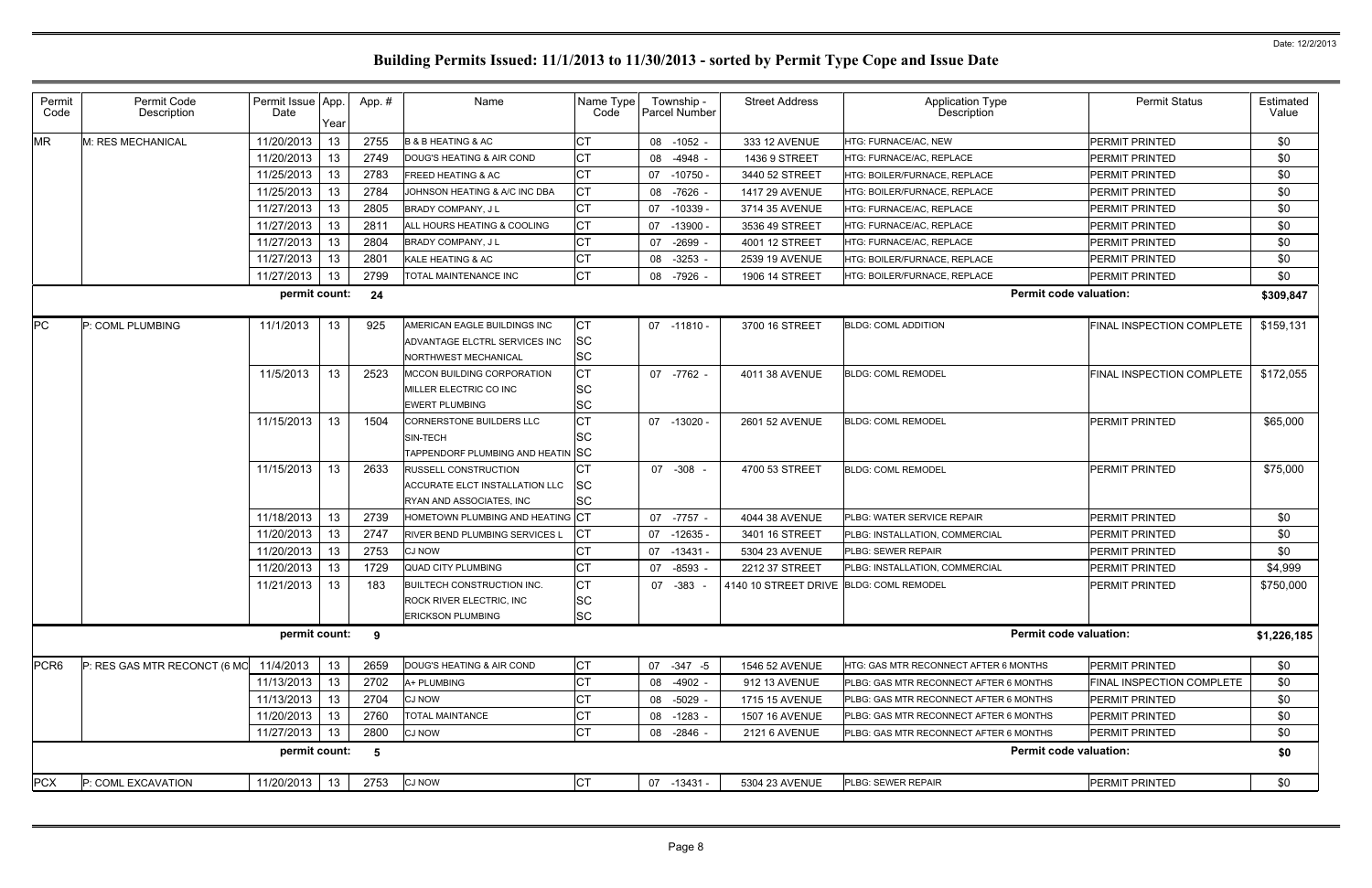| Permit<br>Code | Permit Code<br>Description  | Permit Issue App<br>Date | Year | App.#          | Name                                                                                                  | Name Type<br>Code                   | Township -<br>Parcel Number | <b>Street Address</b>                  | Application Type<br>Description        | <b>Permit Status</b>          | Estimated<br>Value |
|----------------|-----------------------------|--------------------------|------|----------------|-------------------------------------------------------------------------------------------------------|-------------------------------------|-----------------------------|----------------------------------------|----------------------------------------|-------------------------------|--------------------|
|                |                             | permit count:            |      |                |                                                                                                       |                                     |                             |                                        |                                        | <b>Permit code valuation:</b> | \$0                |
| <b>PDR</b>     | P: RES DISCONNECT SWR/WTR S | 11/27/2013               | 13   | 2810           | ALL ACTION PLUMBING                                                                                   | IСТ                                 | 08 -6137 -                  | 1452 25 AVENUE                         | PLBG: DISCONNECT WATER & SEWER SERVICE | PERMIT PRINTED                | \$0                |
|                |                             | permit count:            |      |                |                                                                                                       |                                     |                             |                                        |                                        | <b>Permit code valuation:</b> | \$0                |
| PGR            | P: RES GAS PIPING           | 11/21/2013               | 13   | 2767           | <b>BLONDELL PLUMBING SERVICES</b>                                                                     | <b>CT</b>                           | $07 - 14250$                | 5515 20 AVENUE COURT PLBG: GAS PIPING  |                                        | PERMIT PRINTED                | \$0                |
|                |                             | permit count:            |      |                |                                                                                                       |                                     |                             |                                        |                                        | <b>Permit code valuation:</b> | \$0                |
| <b>PPSC</b>    | P: SEWER CLEANING           | 11/15/2013               | 13   | 2725           | ROTO-ROOTER SEWER CLEANING                                                                            | <b>CT</b>                           | 08 -999999-                 | 1 SEWER STREET                         | PLBG: SEWER CLEANING                   | PERMIT PRINTED                | \$0                |
|                |                             | permit count:            |      |                |                                                                                                       |                                     |                             |                                        |                                        | <b>Permit code valuation:</b> | \$0                |
| <b>PR</b>      | P: RES PLUMBING             | 11/4/2013                | 13   | 2658           | A+ PLUMBING                                                                                           | <b>CT</b>                           | 08 -2653                    | 204 48 STREET                          | PLBG: INSTALLATION, RESIDENTIAL        | PERMIT PRINTED                | \$0                |
|                |                             | 11/4/2013                | 13   | 2604           | <b>J S CONSTRUCTION</b><br><b>TOUM PLUMBING</b><br>PRECISION AIR HTG & AC INC                         | <b>CT</b><br><b>SC</b><br><b>SC</b> | 08 -4663                    | 4936 5 AVENUE                          | <b>BLDG: RES REMODEL</b>               | PERMIT PRINTED                | \$15,000           |
|                |                             | 11/5/2013                | 13   | 2626           | EHRECKE CONSTRUCTION<br>AMERICAN ELECTRIC INC<br>PETERSON PLUMBING AND HEATING                        | <b>CT</b><br><b>SC</b><br><b>SC</b> | 07 -10994                   | 3706 39 STREET COURT BLDG: RES REMODEL |                                        | <b>PERMIT PRINTED</b>         | \$41,000           |
|                |                             | 11/5/2013                | 13   | 2451           | <b>CORNERSTONE BUILDERS LLC</b><br>ACCURATE ELCT INSTALLATION LLC<br>VANDEMORE PLUMBING AND HEATINGSC | СT<br><b>SC</b>                     | $07 - 14019$                | 3637 72 STREET                         | <b>BLDG: RES REMODEL</b>               | PERMIT PRINTED                | \$27,770           |
|                |                             | 11/5/2013                | 13   | 2540           | <b>BLAZE RESTORATION INC</b><br>NORTHWEST MECHANICAL                                                  | CТ<br><b>SC</b>                     | 08 - 311 -                  | 1300 32 AVENUE                         | <b>BLDG: RES MAINTENANCE/REPAIR</b>    | PERMIT PRINTED                | \$63,000           |
|                |                             | 11/13/2013               | 13   | 2705           | HOMETOWN PLUMBING AND HEATING CT                                                                      |                                     | 07 -1065                    | 1833 30 STREET                         | PLBG: INSTALLATION, RESIDENTIAL        | PERMIT PRINTED                | \$0                |
|                |                             | 11/13/2013               | 13   | 2703           | <b>TOUM PLUMBING</b>                                                                                  |                                     | 08 -1995                    | 1713 18 STREET A                       | PLBG: SEWER REPAIR                     | <b>PERMIT PRINTED</b>         | \$0                |
|                |                             | 11/13/2013               | 13   | 2706           | <b>CRAWFORD COMPANY</b>                                                                               |                                     | 08 -5228 -1                 | 1303 4 STREET                          | PLBG: INSTALLATION, RESIDENTIAL        | PERMIT PRINTED                | \$0                |
|                |                             | 11/14/2013               | 13   | 2712           | <b>TOUM PLUMBING</b>                                                                                  |                                     | -5775<br>08                 | <b>1212 6 AVENUE</b>                   | PLBG: INSTALLATION, RESIDENTIAL        | PERMIT PRINTED                | \$0                |
|                |                             | 11/18/2013               | 13   | 2736           | <b>CJ NOW</b>                                                                                         | <b>CT</b>                           | 08 -6153 -                  | 1435 26 AVENUE                         | PLBG: SEWER REPAIR                     | PERMIT PRINTED                | \$0                |
|                |                             | 11/20/2013               | 13   | 2754           | VENHORST PLUMBNG, PAUL                                                                                | CT                                  | 08 -5296 -                  | 730 3 STREET A                         | PLBG: SEWER REPAIR                     | PERMIT PRINTED                | \$0                |
|                |                             | 11/20/2013               | 13   | 2750           | NORTHWEST MECHANICAL                                                                                  | СT                                  | 08 -7895                    | 2017 15 STREET A                       | PLBG: WATER SERVICE REPLACEMENT        | PERMIT PRINTED                | \$0                |
|                |                             | 11/25/2013               | 13   | 2780           | <b>CJ NOW</b>                                                                                         |                                     | 08 -6186 -                  | <b>4114 7 AVENUE</b>                   | PLBG: WATER SERVICE REPLACEMENT        | PERMIT PRINTED                | \$0                |
|                |                             | 11/27/2013               | 13   | 2807           | <b>CRAWFORD COMPANY</b>                                                                               |                                     | 07 -12537 -                 | 1724 46 STREET                         | PLBG: INSTALLATION, RESIDENTIAL        | <b>PERMIT PRINTED</b>         | \$0                |
|                |                             | 11/27/2013               | 13   | 2812           | HOMETOWN PLUMBING AND HEATING CT                                                                      |                                     | 07 -4999                    | 4005 26 STREET A                       | PLBG: SEWER SERVICE REPLACEMENT        | PERMIT PRINTED                | \$0                |
|                |                             | 11/27/2013               | 13   | 2813           | PETERSON PLUMBING AND HEATING                                                                         | <b>CT</b>                           | 08 -2922 -                  | 2414 6 AVENUE                          | PLBG: WATER SERVICE REPLACEMENT        | PERMIT PRINTED                | \$0                |
|                |                             | permit count:            |      | 16             |                                                                                                       |                                     |                             |                                        |                                        | <b>Permit code valuation:</b> | \$146,770          |
| PRI            | P: RES PLBG INVESTIGATION   | 11/18/2013               | 13   | 2730           | PROPERTY OWNER                                                                                        | IСТ                                 | 07 -2396 -B                 | 3310 39 STREET                         | <b>INVESTIGATION</b>                   | PERMIT PRINTED                | \$0                |
|                |                             | 11/19/2013               | 13   | 1595           | LAKEWOOD ELECTRIC AND GENERATOCT<br><b>PROPERTY OWNER</b>                                             | <b>SC</b>                           | 07 -13050 -2                | 2348 18 STREET B                       | <b>INVESTIGATION</b>                   | <b>PERMIT PRINTED</b>         | \$0                |
|                |                             | permit count:            |      | $\overline{2}$ |                                                                                                       |                                     |                             |                                        |                                        | <b>Permit code valuation:</b> | \$0                |